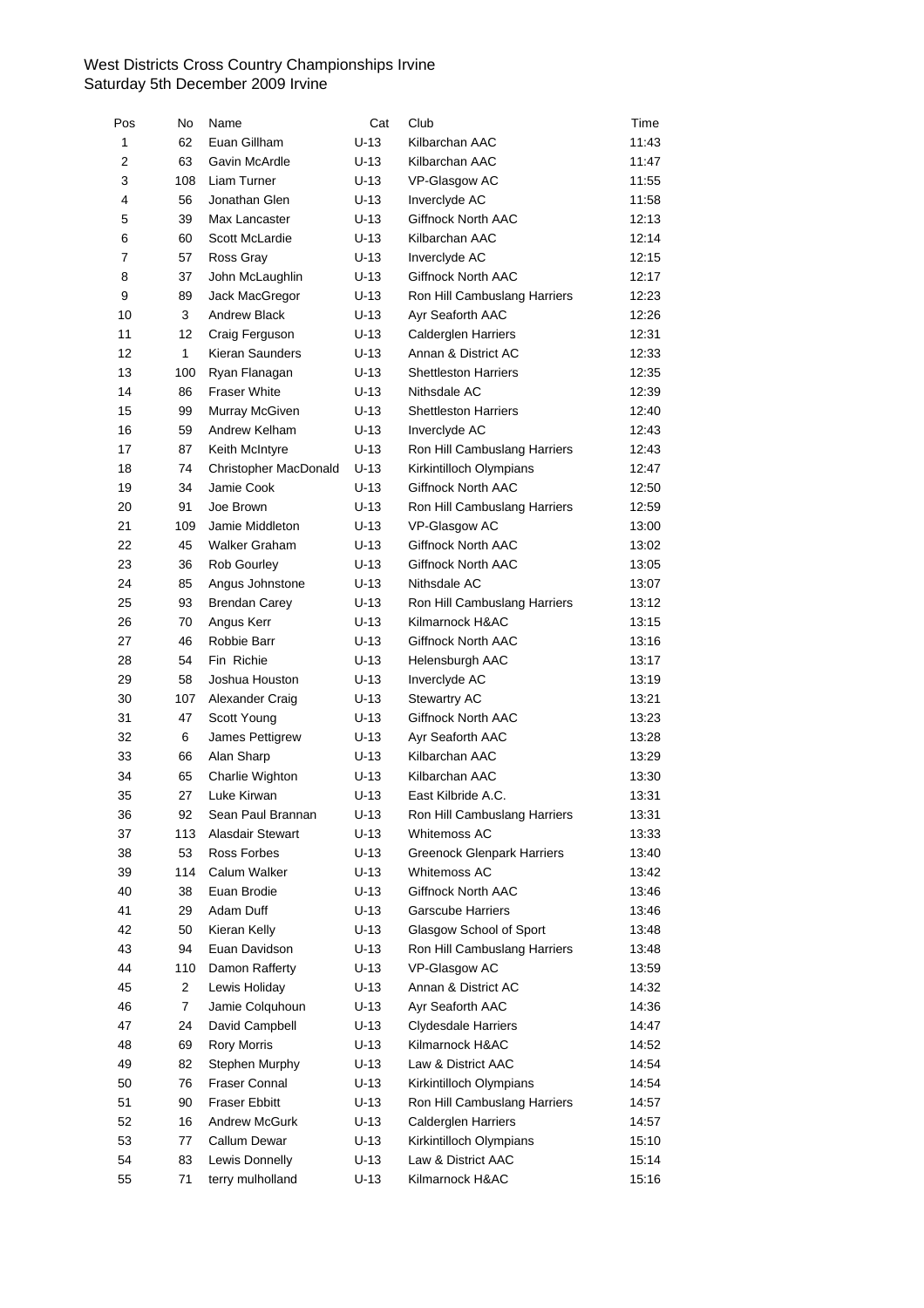| 56 | 32  | Darren McGowan         | $U-13$ | Garscube Harriers            | 15:21 |
|----|-----|------------------------|--------|------------------------------|-------|
| 57 | 98  | Joseph Pryce           | $U-13$ | Ron Hill Cambuslang Harriers | 15:23 |
| 58 | 106 | Sam Ainslie            | $U-13$ | <b>Stewartry AC</b>          | 15:23 |
| 59 | 13  | Jai Lawson             | $U-13$ | <b>Calderglen Harriers</b>   | 15:39 |
| 60 | 103 | Darren Mckay           | $U-13$ | <b>Shettleston Harriers</b>  | 15:40 |
| 61 | 72. | Alasdair Hewitson      | $U-13$ | Kilmarnock H&AC              | 16:29 |
| 62 | 104 | Douglas Mason          | $U-13$ | <b>Shettleston Harriers</b>  | 16:54 |
| 63 | 105 | <b>Ryan Finnieston</b> | $U-13$ | <b>Shettleston Harriers</b>  | 17:03 |
| 64 | 18  | Paul McMonagle         | $U-13$ | <b>Calderglen Harriers</b>   | 00:00 |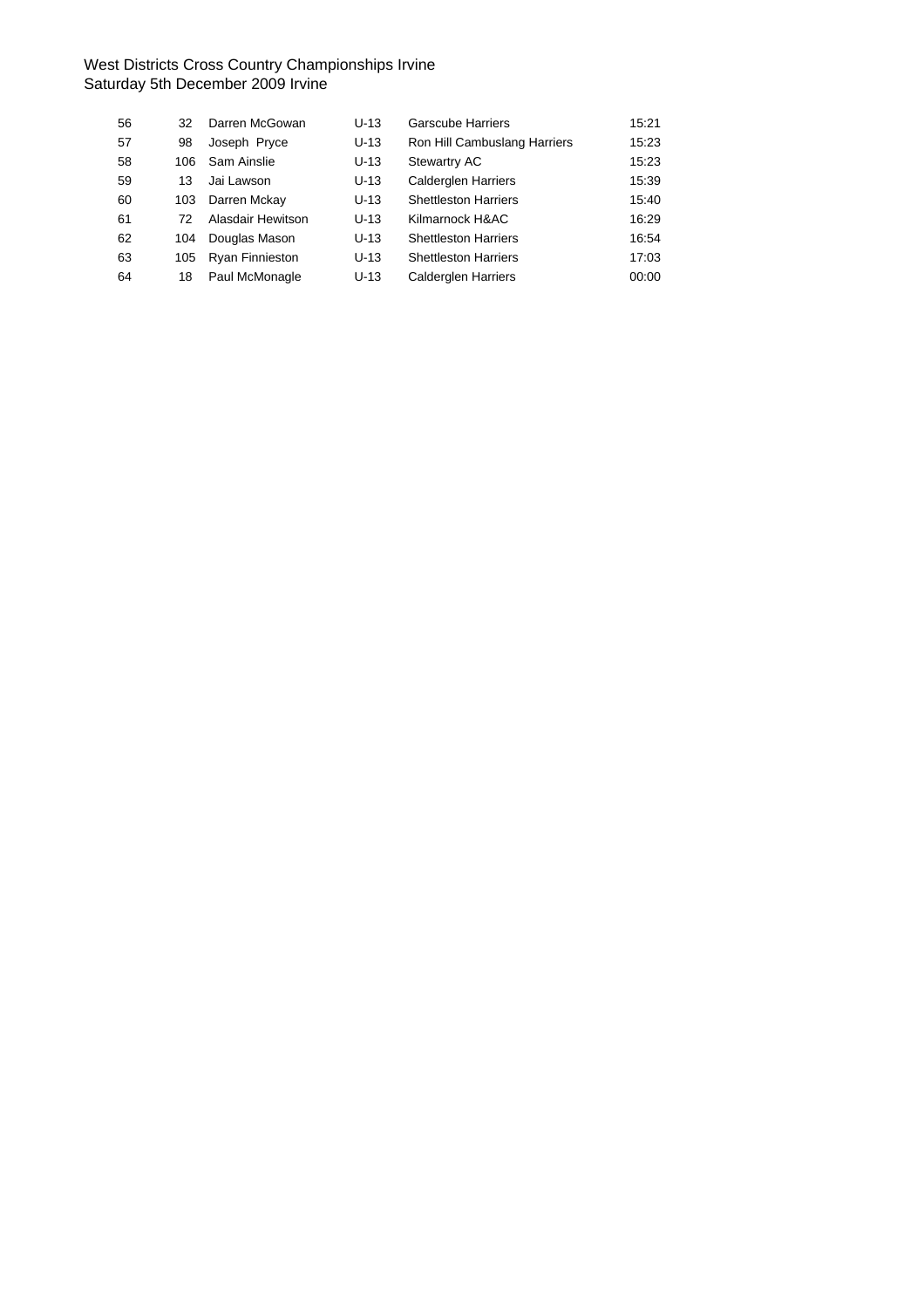Race 2 Under 13 Boys

| Sum of Pos                         |        |                              |                         |  |
|------------------------------------|--------|------------------------------|-------------------------|--|
| <b>Club</b>                        | Cat    | <b>Name</b>                  | Total                   |  |
| Kilbarchan AAC                     | $U-13$ | Euan Gillham                 | 1                       |  |
|                                    |        | <b>Gavin McArdle</b>         | 2                       |  |
|                                    |        | <b>Scott McLardie</b>        | 6                       |  |
| Kilbarchan AAC Total               |        |                              | 9                       |  |
|                                    |        |                              |                         |  |
| Inverclyde AC                      | $U-13$ | Jonathan Glen                | $\overline{\mathbf{4}}$ |  |
|                                    |        | Ross Gray                    | 7                       |  |
|                                    |        | Andrew Kelham                | 16                      |  |
| Inverclyde AC Total                |        |                              | 27                      |  |
|                                    |        |                              |                         |  |
| <b>Giffnock North AAC</b>          | $U-13$ | Max Lancaster                | 5                       |  |
|                                    |        | John McLaughlin              | 8                       |  |
|                                    |        | Jamie Cook                   | 19                      |  |
| Giffnock North AAC Total           |        |                              | 32                      |  |
|                                    |        |                              |                         |  |
| Ron Hill Cambuslang Harrier U-13   |        | Jack MacGregor               | 9                       |  |
|                                    |        | Keith McIntyre               | 17                      |  |
|                                    |        | Joe Brown                    | 20                      |  |
| Ron Hill Cambuslang Harriers Total |        |                              |                         |  |
|                                    |        |                              |                         |  |
| VP-Glasgow AC                      | $U-13$ | Liam Turner                  | 3                       |  |
|                                    |        | Jamie Middleton              | 21                      |  |
|                                    |        | Damon Rafferty               | 44                      |  |
| VP-Glasgow AC Total                |        |                              | 68                      |  |
|                                    |        |                              |                         |  |
| <b>Shettleston Harriers</b>        | $U-13$ | Ryan Flanagan                | 13                      |  |
|                                    |        | Murray McGiven               | 15                      |  |
|                                    |        | Darren Mckay                 | 60                      |  |
| <b>Shettleston Harriers Total</b>  |        |                              | 88                      |  |
|                                    |        |                              |                         |  |
| Ayr Seaforth AAC                   | $U-13$ | <b>Andrew Black</b>          | 10                      |  |
|                                    |        | James Pettigrew              | 32                      |  |
|                                    |        | Jamie Colquhoun              | 46                      |  |
| Ayr Seaforth AAC Total             |        |                              | 88                      |  |
|                                    |        |                              |                         |  |
| Kirkintilloch Olympians            | $U-13$ | <b>Christopher MacDonald</b> | 18                      |  |
|                                    |        | <b>Fraser Connal</b>         | 50                      |  |
|                                    |        | <b>Callum Dewar</b>          | 53                      |  |
| Kirkintilloch Olympians Total      |        |                              | 121                     |  |
|                                    |        |                              |                         |  |
| <b>Calderglen Harriers</b>         | $U-13$ | Craig Ferguson               | 11                      |  |
|                                    |        | <b>Andrew McGurk</b>         | 52                      |  |
|                                    |        | Jai Lawson                   | 59                      |  |
| Calderglen Harriers Total          |        |                              | 122                     |  |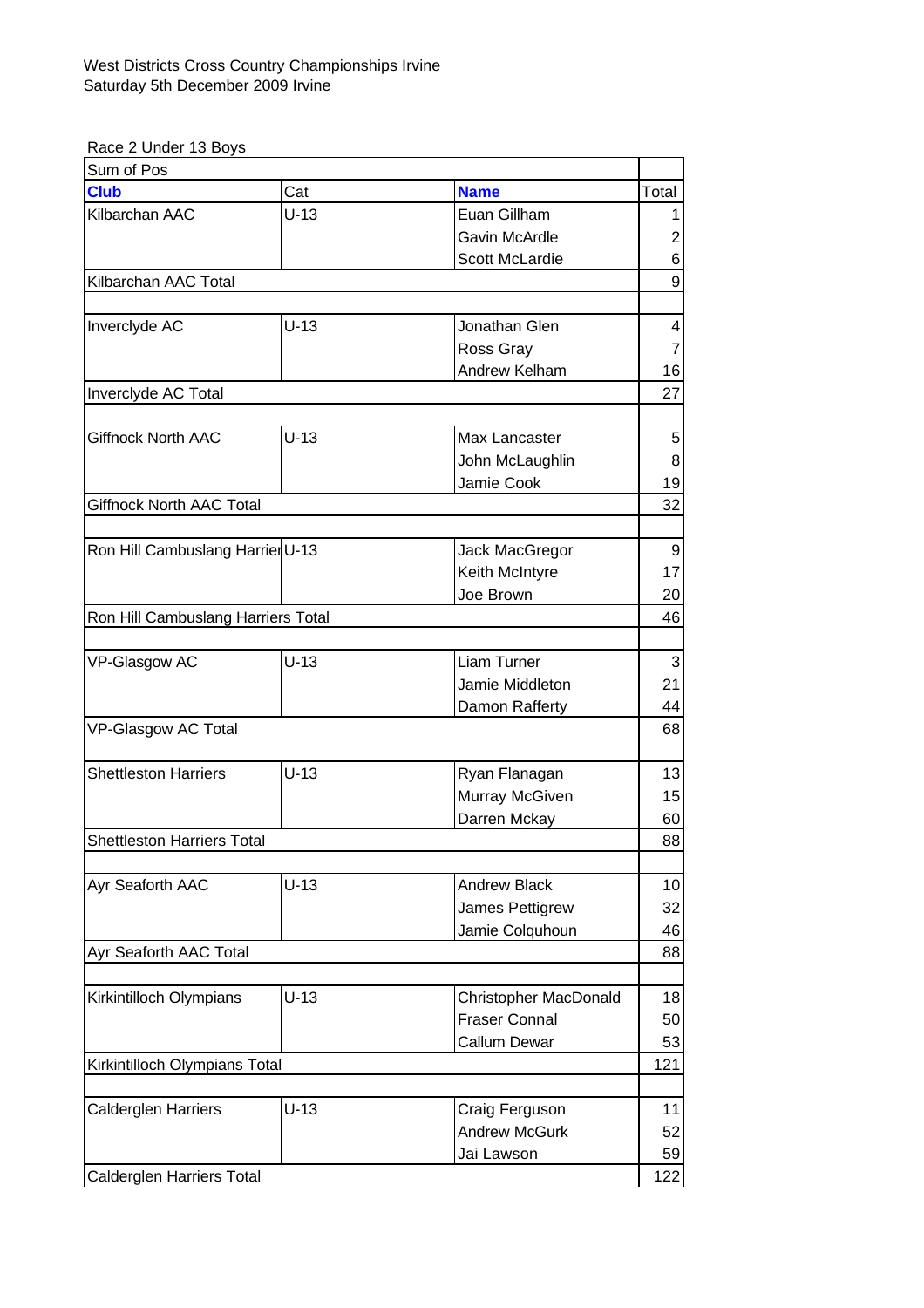| Kilmarnock H&AC       | U-13 | Angus Kerr         | 26 |  |
|-----------------------|------|--------------------|----|--|
|                       |      | <b>Rory Morris</b> | 48 |  |
|                       |      | terry mulholland   | 55 |  |
| Kilmarnock H&AC Total |      |                    |    |  |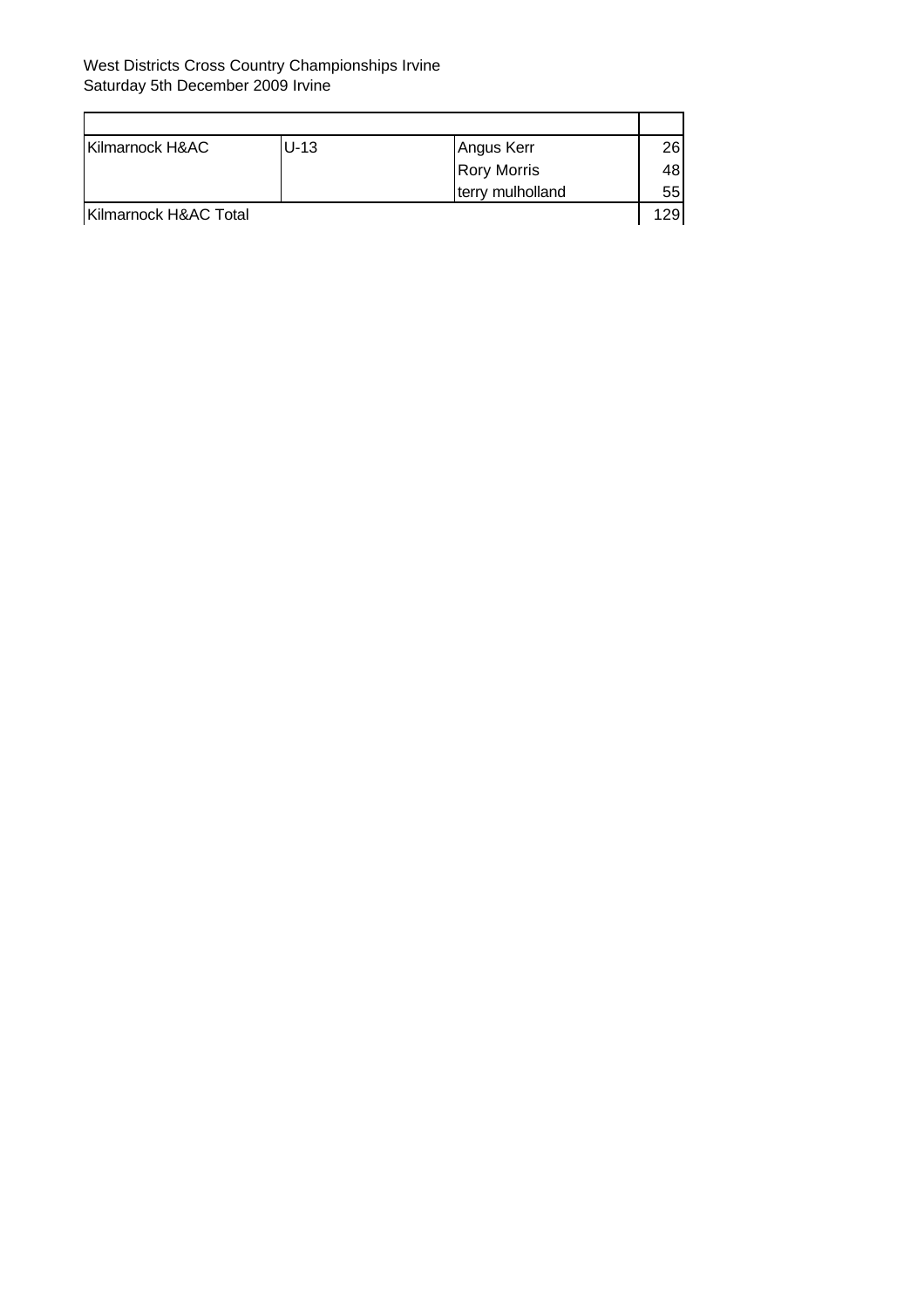| Pos          | No  | Name                          | Cat    | Club                              | Time  |
|--------------|-----|-------------------------------|--------|-----------------------------------|-------|
| $\mathbf{1}$ | 227 | <b>Finlay Rae</b>             | $U-15$ | Ayr Seaforth AAC                  | 16:04 |
| 2            | 306 | Max Aitchison                 | $U-15$ | VP-Glasgow AC                     | 16:10 |
| 3            | 249 | <b>Alastair Stanley</b>       | $U-15$ | <b>Garscube Harriers</b>          | 16:21 |
| 4            | 307 | Lewis Boyle                   | U-15   | VP-Glasgow AC                     | 16:23 |
| 5            | 252 | Neil Gourley                  | $U-15$ | Giffnock North AAC                | 16:32 |
| 6            | 268 | <b>Greg Williams</b>          | $U-15$ | Inverclyde AC                     | 16:34 |
| 7            | 273 | <b>Russell Mountford</b>      | $U-15$ | Kilbarchan AAC                    | 16:38 |
| 8            | 271 | <b>Callum Matthews</b>        | $U-15$ | Kilbarchan AAC                    | 16:41 |
| 9            | 294 | Ryan Thomson                  | $U-15$ | Ron Hill Cambuslang Harriers      | 16:45 |
| 10           | 291 | Matthew McKenna               | $U-15$ | Ron Hill Cambuslang Harriers      | 16:51 |
| 11           | 283 | Gavin Alexander               | $U-15$ | Kirkintilloch Olympians           | 16:53 |
| 12           | 298 | Callum Drummond               | $U-15$ | <b>Shettleston Harriers</b>       | 16:58 |
| 13           | 287 | Chris Ponton                  | $U-15$ | Nithsdale AC                      | 17:11 |
| 14           | 257 | <b>Andrew Clark</b>           | $U-15$ | Giffnock North AAC                | 17:18 |
| 15           | 250 | Douglas Britton               | $U-15$ | Giffnock North AAC                | 17:25 |
| 16           | 264 | Michael Houston               | U-15   | Inverclyde AC                     | 17:28 |
| 17           | 248 | Vincent Hastings              | $U-15$ | East Kilbride A.C.                | 17:30 |
| 18           | 285 | Ross Hill                     | $U-15$ | Law & District AAC                | 17:38 |
| 19           | 244 | Scott Hernon                  | $U-15$ | East Kilbride A.C.                | 17:45 |
| 20           | 282 | <b>Callum Heirs</b>           | $U-15$ | Kirkintilloch Olympians           | 17:47 |
| 21           | 295 | Ross Stephen                  | $U-15$ | Ron Hill Cambuslang Harriers      | 17:51 |
| 22           | 266 | <b>Jack Rice</b>              | $U-15$ | Inverclyde AC                     | 17:53 |
| 23           | 256 | Scott Young                   | $U-15$ | Giffnock North AAC                | 17:57 |
| 24           | 289 | Ryan Holmes                   | $U-15$ | Nithsdale AC                      | 17:59 |
| 25           | 254 | Scott Smith                   | $U-15$ | Giffnock North AAC                | 18:08 |
| 26           | 299 | Marcus Gault                  | $U-15$ | <b>Shettleston Harriers</b>       | 18:15 |
| 27           | 281 | Andrew McCormack              | $U-15$ | Kirkintilloch Olympians           | 18:20 |
| 28           | 300 | <b>Calum Divers</b>           | $U-15$ | <b>Shettleston Harriers</b>       | 18:22 |
| 29           | 279 | Roy Shankland                 | $U-15$ | Kilmarnock H&AC                   | 18:25 |
| 30           | 310 | Kieron Rafferty               | $U-15$ | VP-Glasgow AC                     | 18:27 |
| 31           | 263 | Dylan Moore                   | $U-15$ | <b>Greenock Glenpark Harriers</b> | 18:35 |
| 32           | 286 | Calum Lindsay                 | $U-15$ | Law & District AAC                | 18:44 |
| 33           | 230 | Kelvin Walker                 | U-15   | Ayr Seaforth AAC                  | 18:46 |
| 34           | 311 | Murray Sim                    | $U-15$ | VP-Glasgow AC                     | 18:48 |
| 35           | 251 | Anthony Deveney               | $U-15$ | Giffnock North AAC                | 18:49 |
| 36           |     | 234 Andrew Carter             | $U-15$ | Ayr Seaforth AAC                  | 19:08 |
| 37           | 313 | Jack Moreland                 | U-15   | VP-Glasgow AC                     | 19:11 |
| 38           | 267 | Robert Todd                   | $U-15$ | Inverclyde AC                     | 19:21 |
| 39           | 305 | Ben Sinden                    | $U-15$ | Stewartry AC                      | 19:29 |
| 40           | 280 | Luke McGill                   | $U-15$ | Kilmarnock H&AC                   | 19:32 |
| 41           | 241 | Tony Dolan                    | U-15   | <b>Clydesdale Harriers</b>        | 19:36 |
| 42           | 288 | Glen Watson                   | $U-15$ | Nithsdale AC                      | 19:37 |
| 43           | 231 | Ben Steven                    | $U-15$ | Ayr Seaforth AAC                  | 19:44 |
| 44           | 293 | <b>Stuart Roe</b>             | $U-15$ | Ron Hill Cambuslang Harriers      | 19:45 |
| 45           | 315 |                               | $U-15$ | Whitemoss AC                      | 19:49 |
| 46           | 303 | Craig Whiteside<br>Euan Birch | $U-15$ | <b>Shettleston Harriers</b>       |       |
|              |     |                               |        |                                   | 19:59 |
| 47           | 290 | Christopher Jenks             | $U-15$ | North Ayrshire AC                 | 20:10 |
| 48           | 232 | Shaun Rennie                  | $U-15$ | Ayr Seaforth AAC                  | 20:12 |
| 49           | 262 | Mark Magee                    | $U-15$ | <b>Greenock Glenpark Harriers</b> | 20:20 |
| 50           | 245 | Jack Kirwan                   | $U-15$ | East Kilbride A.C.                | 20:24 |
| 51           | 284 | Kieran Pugh                   | $U-15$ | Kirkintilloch Olympians           | 20:49 |
| 52           | 242 | David Newton                  | $U-15$ | <b>Clydesdale Harriers</b>        | 21:08 |
| 53           | 301 | Garry Mason                   | U-15   | <b>Shettleston Harriers</b>       | 21:16 |
| 54           | 302 | Kieran Brawley                | $U-15$ | Shettleston Harriers              | 24:43 |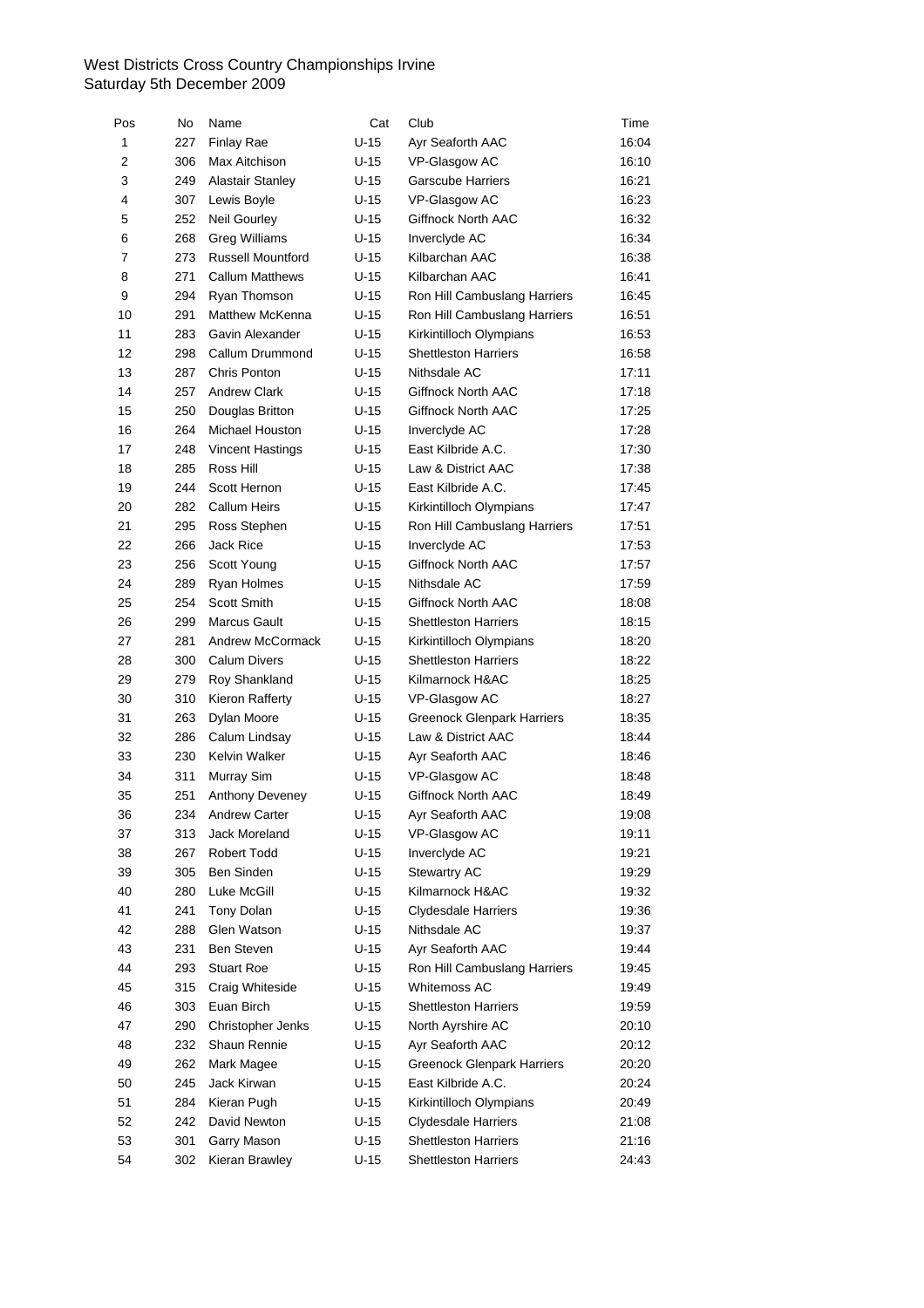| Sum of Pos                         |        |                         |                |
|------------------------------------|--------|-------------------------|----------------|
| <b>Club</b>                        | Cat    | <b>Name</b>             | Total          |
| Giffnock North AAC                 | $U-15$ | <b>Neil Gourley</b>     | 5              |
|                                    |        | <b>Andrew Clark</b>     | 14             |
|                                    |        | Douglas Britton         | 15             |
| <b>Giffnock North AAC Total</b>    |        |                         | 34             |
|                                    |        |                         |                |
| VP-Glasgow AC                      | $U-15$ | Max Aitchison           | 2              |
|                                    |        | Lewis Boyle             | $\overline{4}$ |
|                                    |        | Kieron Rafferty         | 30             |
| VP-Glasgow AC Total                |        |                         | 36             |
|                                    |        |                         |                |
| Ron Hill Cambuslang Harrier U-15   |        | Ryan Thomson            | 9              |
|                                    |        | Matthew McKenna         | 10             |
|                                    |        | Ross Stephen            | 21             |
| Ron Hill Cambuslang Harriers Total |        |                         | 40             |
|                                    |        |                         |                |
| Inverclyde AC                      | $U-15$ | <b>Greg Williams</b>    | 6              |
|                                    |        | Michael Houston         | 16             |
|                                    |        | <b>Jack Rice</b>        | 22             |
| Inverclyde AC Total                |        |                         | 44             |
|                                    |        |                         |                |
| Kirkintilloch Olympians            | $U-15$ | Gavin Alexander         | 11             |
|                                    |        | <b>Callum Heirs</b>     | 20             |
|                                    |        | <b>Andrew McCormack</b> | 27             |
| Kirkintilloch Olympians Total      |        |                         | 58             |
|                                    |        |                         |                |
| <b>Shettleston Harriers</b>        | $U-15$ | Callum Drummond         | 12             |
|                                    |        | <b>Marcus Gault</b>     | 26             |
|                                    |        | <b>Calum Divers</b>     | 28             |
| <b>Shettleston Harriers Total</b>  |        |                         | 66             |
|                                    |        |                         |                |
| Ayr Seaforth AAC                   | $U-15$ | <b>Finlay Rae</b>       | $\mathbf 1$    |
|                                    |        | <b>Kelvin Walker</b>    | 33             |
|                                    |        | <b>Andrew Carter</b>    | 36             |
| Ayr Seaforth AAC Total             |        |                         | 70             |
|                                    |        |                         |                |
| Nithsdale AC                       | $U-15$ | Chris Ponton            | 13             |
|                                    |        | Ryan Holmes             | 24             |
|                                    |        | Glen Watson             | 42             |
| Nithsdale AC Total                 |        |                         | 79             |
|                                    |        |                         |                |
| East Kilbride A.C.                 | $U-15$ | <b>Vincent Hastings</b> | 17             |
|                                    |        | Scott Hernon            | 19             |
|                                    |        | Jack Kirwan             | 50             |
| East Kilbride A.C. Total           |        |                         | 86             |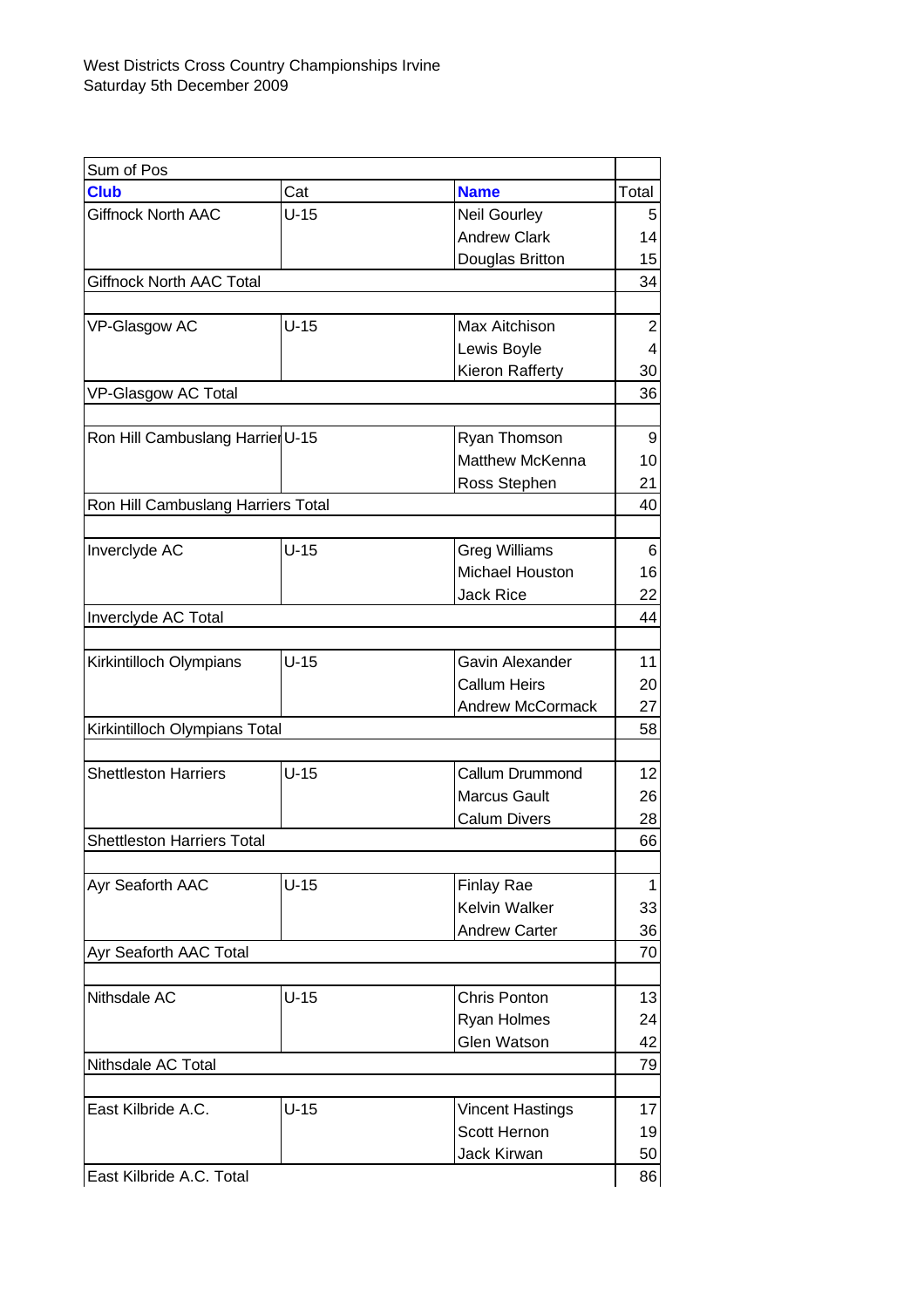| Pos            | No  | Name                   | Cat      | Club                              | Time  |
|----------------|-----|------------------------|----------|-----------------------------------|-------|
| $\mathbf{1}$   | 440 | Craig Wellcoat         | $U - 17$ | Law & District AAC                | 21:46 |
| $\overline{2}$ | 447 | Jack Hamilton          | $U-17$   | Ron Hill Cambuslang Harriers      | 21:57 |
| 3              | 412 | <b>Grant Muir</b>      | $U-17$   | Giffnock North AAC                | 22:18 |
| 4              | 414 | Luke Traynor           | $U-17$   | Giffnock North AAC                | 22:26 |
| 5              | 452 | <b>Andrew Dearie</b>   | $U-17$   | <b>Shettleston Harriers</b>       | 22:29 |
| 6              | 416 | Jack Walker            | $U-17$   | Giffnock North AAC                | 22:35 |
| $\overline{7}$ | 409 | <b>Martin Fishwick</b> | $U-17$   | Giffnock North AAC                | 22:50 |
| 8              | 410 | Max Lott               | $U-17$   | Giffnock North AAC                | 23:04 |
| 9              | 454 | Lee Wilson             | U-17     | <b>Shettleston Harriers</b>       | 23:17 |
| 10             | 401 | Peter Bowman           | $U-17$   | <b>Clydesdale Harriers</b>        | 23:23 |
| 11             | 413 | Ewan Murray            | $U-17$   | Giffnock North AAC                | 23:25 |
| 12             | 457 | Marc Austin            | $U-17$   | VP-Glasgow AC                     | 23:26 |
| 13             | 431 | <b>Graham Evans</b>    | $U-17$   | Kilbarchan AAC                    | 23:28 |
| 14             | 402 | <b>Adam Gatens</b>     | $U-17$   | East Kilbride A.C.                | 23:33 |
| 15             | 432 | <b>Thomas McDonald</b> | $U - 17$ | Kilbarchan AAC                    | 23:46 |
| 16             | 411 | Alistair McCallum      | $U - 17$ | Giffnock North AAC                | 23:54 |
| 17             | 459 | Ethan Sloan-Dennison   | $U-17$   | VP-Glasgow AC                     | 24:04 |
| 18             | 395 | <b>Cameron Paul</b>    | $U-17$   | <b>Arran Runners</b>              | 24:21 |
| 19             | 445 | Cameron McCann         | $U-17$   | Law & District AAC                | 24:27 |
| 20             | 453 | Adam Drummond          | $U-17$   | <b>Shettleston Harriers</b>       | 24:30 |
| 21             | 438 | <b>Scott Lawrie</b>    | $U-17$   | Kirkintilloch Olympians           | 24:33 |
| 22             | 444 | Christopher Watson     | $U - 17$ | Law & District AAC                | 24:47 |
| 23             | 396 | Andrew Rae             | U-17     | Ayr Seaforth AAC                  | 25:10 |
| 24             | 443 | Jonathan Velu          | $U-17$   | Law & District AAC                | 25:13 |
| 25             | 441 | <b>Daniel Grieve</b>   | $U - 17$ | Law & District AAC                | 25:17 |
| 26             | 429 | Calum MacLeod          | $U-17$   | Kilbarchan AAC                    | 25:33 |
| 27             | 442 | Daniel Stuart Graham   | $U-17$   | Law & District AAC                | 25:56 |
| 28             | 397 | David Carter           | $U-17$   | Ayr Seaforth AAC                  | 26:05 |
| 29             | 406 | <b>Ben Stafford</b>    | $U-17$   | East Kilbride A.C.                | 26:12 |
| 30             | 433 | <b>Cameron Mackie</b>  | U-17     | Kilmarnock H&AC                   | 26:24 |
| 31             | 430 | Gary Rankin            | $U-17$   | Kilbarchan AAC                    | 26:33 |
| 32             | 456 | Hugh Mackenzie         | $U-17$   | VP-Glasgow AC                     | 26:49 |
| 33             | 428 | Craig Haxton           | $U-17$   | Kilbarchan AAC                    | 26:58 |
| 34             | 435 | <b>Grant Beattie</b>   | $U-17$   | Kilmarnock H&AC                   | 27:09 |
| 35             | 460 | Paul MacFarlane        | U-17     | VP-Glasgow AC                     | 27:29 |
| 36             | 437 | Joseph Kimmett         | U-17     | Kilmarnock H&AC                   | 27:32 |
| 37             | 420 | Andrew Fisher          | $U-17$   | <b>Greenock Glenpark Harriers</b> | 27:53 |
| 38             | 394 | Michael Jenks          | $U-17$   | <b>Arran Runners</b>              | 28:12 |
| 39             | 434 | Murray McDonald        | $U-17$   | Kilmarnock H&AC                   | 30:04 |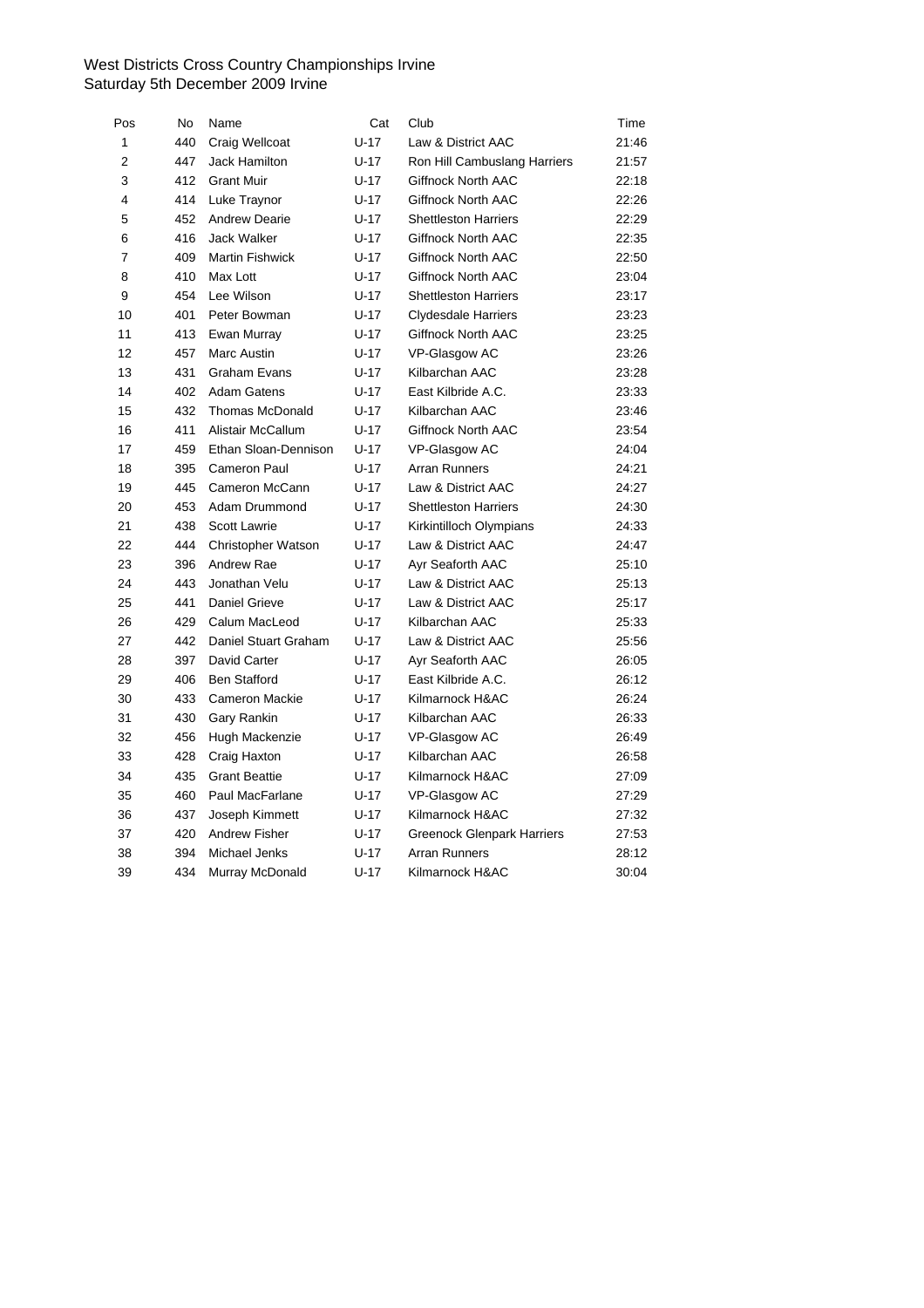U17 Men

| Sum of Pos                        |        |                        |       |  |
|-----------------------------------|--------|------------------------|-------|--|
| <b>Club</b>                       | Cat    | <b>Name</b>            | Total |  |
| Giffnock North AAC                | $U-17$ | <b>Grant Muir</b>      | 3     |  |
|                                   |        | Luke Traynor           | 4     |  |
|                                   |        | <b>Jack Walker</b>     | 6     |  |
| <b>Giffnock North AAC Total</b>   |        |                        | 13    |  |
|                                   |        |                        |       |  |
| <b>Shettleston Harriers</b>       | $U-17$ | <b>Andrew Dearie</b>   | 5     |  |
|                                   |        | Lee Wilson             | 9     |  |
|                                   |        | Adam Drummond          | 20    |  |
| <b>Shettleston Harriers Total</b> |        |                        | 34    |  |
|                                   |        |                        |       |  |
| Law & District AAC                | $U-17$ | Craig Wellcoat         | 1     |  |
|                                   |        | Cameron McCann         | 19    |  |
|                                   |        | Christopher Watson     | 22    |  |
| Law & District AAC Total          |        |                        |       |  |
|                                   |        |                        |       |  |
| Kilbarchan AAC                    | $U-17$ | <b>Graham Evans</b>    | 13    |  |
|                                   |        | <b>Thomas McDonald</b> | 15    |  |
|                                   |        | Calum MacLeod          | 26    |  |
| Kilbarchan AAC Total              |        |                        | 54    |  |
|                                   |        |                        |       |  |
| VP-Glasgow AC                     | $U-17$ | <b>Marc Austin</b>     | 12    |  |
|                                   |        | Ethan Sloan-Dennison   | 17    |  |
|                                   |        | Hugh Mackenzie         | 32    |  |
| <b>VP-Glasgow AC Total</b>        |        |                        | 61    |  |
|                                   |        |                        |       |  |
| Kilmarnock H&AC                   | $U-17$ | <b>Cameron Mackie</b>  | 30    |  |
|                                   |        | <b>Grant Beattie</b>   | 34    |  |
|                                   |        | Joseph Kimmett         | 36    |  |
| Kilmarnock H&AC Total             |        |                        | 100   |  |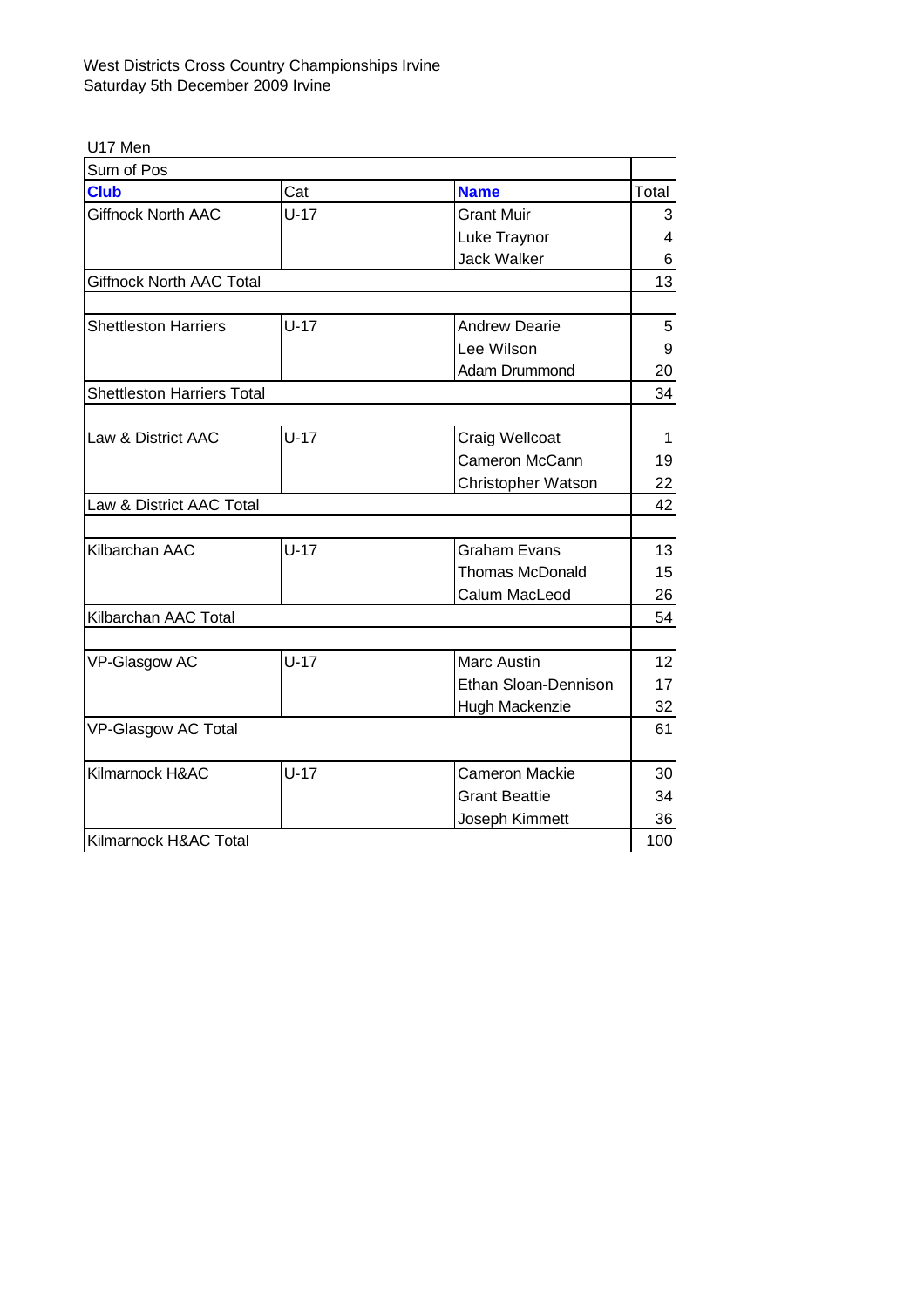| Pos          | No  | Name                           | Cat    | Club                              | Time |
|--------------|-----|--------------------------------|--------|-----------------------------------|------|
| $\mathbf{1}$ | 748 | <b>Tsegai Tewelde</b>          | U20    | <b>Shettleston Harriers</b>       | 3024 |
| 2            | 744 | Tewoldeberhan Mengiste: Senior |        | <b>Shettleston Harriers</b>       | 3024 |
| 3            | 673 | Derek Hawkins                  | Senior | Kilbarchan AAC                    | 3052 |
| 4            | 642 | Daniel Mulhare                 | Senior | Inverclyde AC                     | 3059 |
| 5            | 750 | Tsegezab Woldemichael Senior   |        | <b>Shettleston Harriers</b>       | 3110 |
| 6            | 632 | Christopher MacKay             | Senior | Inverclyde AC                     | 3111 |
| 7            | 627 | Craig Ruddy                    | Senior | Inverclyde AC                     | 3154 |
| 8            | 625 | Mark Pollard                   | Senior | Inverclyde AC                     | 3207 |
| 9            | 759 | Lachlan Oates                  | U20    | <b>Shettleston Harriers</b>       | 3209 |
| 10           | 680 | <b>Robert Quinn</b>            | Vet    | Kilbarchan AAC                    | 3228 |
| 11           | 726 | <b>Robert Gilroy</b>           | Senior | Ron Hill Cambuslang Harriers      | 3231 |
| 12           | 666 | David Millar                   | Vet    | <b>Irvine AC</b>                  | 3240 |
| 13           | 754 | Thomas Fay                     | Senior | <b>Shettleston Harriers</b>       | 3243 |
| 14           | 757 | Michael Deason                 | Senior | <b>Shettleston Harriers</b>       | 3303 |
| 15           | 728 | John MacNamara                 | Senior | Ron Hill Cambuslang Harriers      | 3313 |
| 16           | 736 | Kerry Liam Wilson              | Senior | Ron Hill Cambuslang Harriers      | 3323 |
| 17           | 535 | Kenny Richmond                 | Vet    | <b>Bellahouston Road Runners</b>  | 3334 |
| 18           | 746 | Paul Sorrie                    | Senior | <b>Shettleston Harriers</b>       | 3345 |
| 19           | 544 | <b>Matthew Williamson</b>      | Senior | <b>Bellahouston Road Runners</b>  | 3346 |
| 20           | 542 | Peter Devenport                | Senior | <b>Bellahouston Road Runners</b>  | 3414 |
| 21           | 725 | <b>Stuart Gibson</b>           | Senior | Ron Hill Cambuslang Harriers      | 3416 |
| 22           | 742 | Kenneth McCoy                  | Senior | <b>Shettleston Harriers</b>       | 3431 |
| 23           | 649 | <b>Patrick Cullinane</b>       | Senior | Irvine AC                         | 3437 |
| 24           | 650 | Alex Allardyce                 | Senior | <b>Irvine AC</b>                  | 3437 |
| 25           | 722 | <b>Andrew Coulter</b>          | u20    | Ron Hill Cambuslang Harriers      | 3442 |
| 26           | 779 | Sean Fontana                   | U20    | VP-Glasgow AC                     | 3448 |
| 27           | 648 | Jamie Findlay                  | Senior | Irvine AC                         | 3455 |
| 28           | 780 | Derek Gibb                     | Senior | VP-Glasgow AC                     | 3458 |
| 29           | 740 | lan Johnston                   | Vet    | <b>Shettleston Harriers</b>       | 3502 |
| 30           | 743 | <b>Matthew Sullivan</b>        | Senior | <b>Shettleston Harriers</b>       | 3508 |
| 31           | 670 | Stephen Fleming                | U20    | Kilbarchan AAC                    | 3512 |
| 32           | 576 | <b>Grant Baillie</b>           | Senior | East Kilbride A.C.                | 3521 |
| 33           | 537 | Liam Conway                    | Senior | <b>Bellahouston Road Runners</b>  | 3523 |
| 34           | 531 | Mark Johnston                  | Senior | <b>Bellahouston Road Runners</b>  | 3525 |
| 35           | 679 | James Snodgrass                | Vet    | Kilbarchan AAC                    | 3527 |
| 36           | 672 | Scott Hawkins                  | U20    | Kilbarchan AAC                    | 3529 |
| 37           | 783 | Max Ralston                    | U20    | VP-Glasgow AC                     | 3938 |
| 38           | 756 | Casey Morgan                   | Senior | <b>Shettleston Harriers</b>       | 3541 |
| 39           | 628 | Sean Gaffney                   | Senior | Inverclyde AC                     | 3542 |
| 40           | 697 | Cameron Wilson                 | u20    | Kilmarnock H&AC                   | 3544 |
| 41           | 645 | Andrew Campbell                | U20    | Inverclyde AC                     | 3555 |
| 42           | 651 | William Richardson             | Senior | <b>Irvine AC</b>                  | 3558 |
| 43           | 708 | <b>Adam Peters</b>             | U20    | Kirkintilloch Olympians           | 3602 |
| 44           | 752 | Adam Lee                       | Senior | <b>Shettleston Harriers</b>       | 3602 |
| 45           | 732 | Gordon Robertson               | Senior | Ron Hill Cambuslang Harriers      | 3605 |
| 46           | 606 | Stephen McLoone                | Vet    | <b>Greenock Glenpark Harriers</b> | 3627 |
| 47           | 693 | <b>Scott Martin</b>            | Vet    | Kilmarnock H&AC                   | 3630 |
| 48           | 623 | Paul Thompson                  | Vet    | Helensburgh AAC                   | 3631 |
| 49           | 569 | Michael Diver                  | Vet    | <b>Clydesdale Harriers</b>        | 3634 |
| 50           | 538 | Craig Ross                     | Senior | <b>Bellahouston Road Runners</b>  | 3638 |
| 51           | 749 | Denis Williams                 | Vet    | <b>Shettleston Harriers</b>       | 3646 |
| 52           | 543 | Marcos Sanz Gomez              | Senior | <b>Bellahouston Road Runners</b>  | 3650 |
| 53           | 733 | <b>Andrew Steven</b>           | Senior | Ron Hill Cambuslang Harriers      | 3654 |
| 54           | 532 | <b>Gerard Scullion</b>         | Vet    | <b>Bellahouston Road Runners</b>  | 3655 |
| 55           | 580 | Marco Consani                  | Senior | Garscube Harriers                 | 3656 |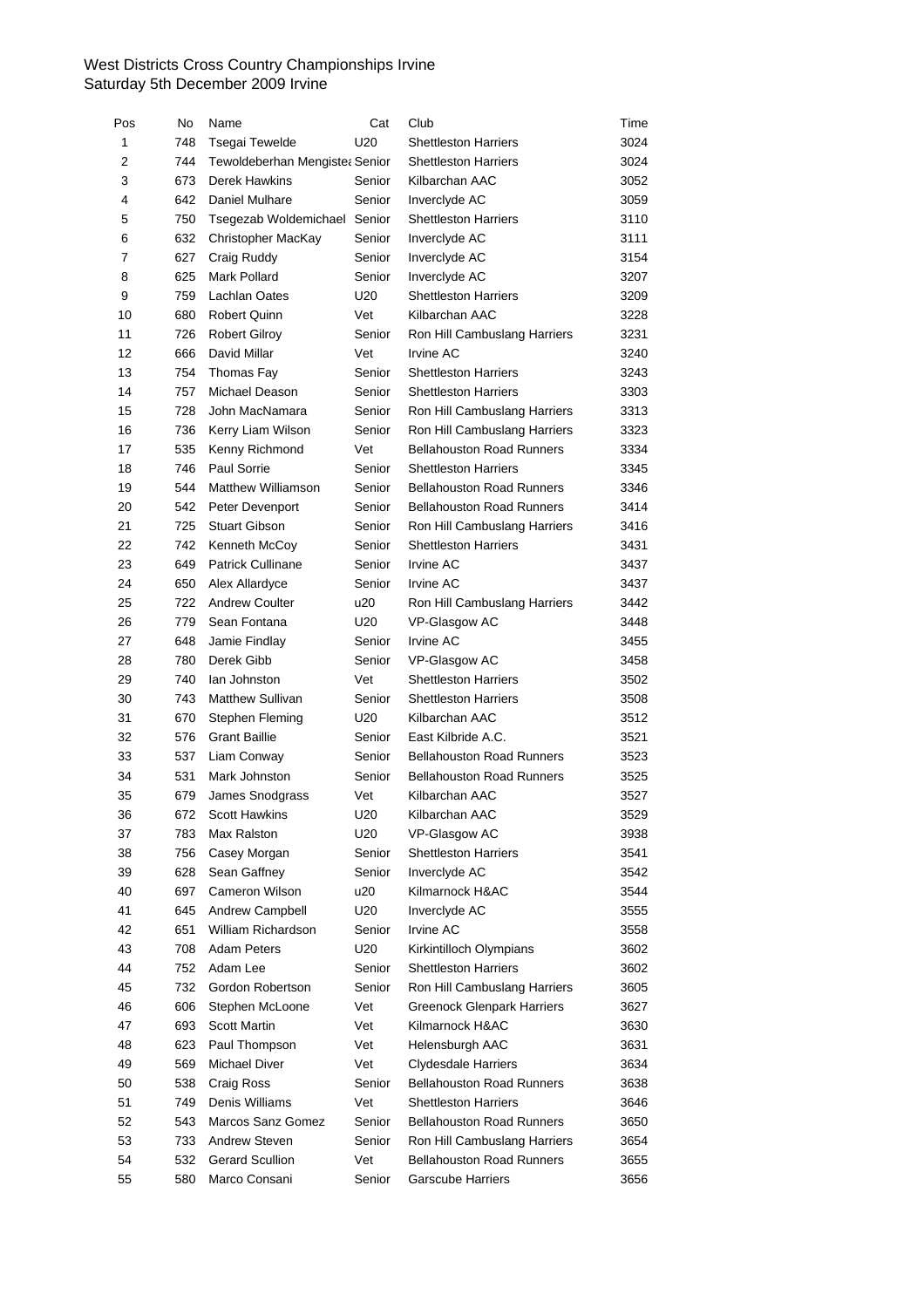| 56  | 677 | John McMillan            | Senior          | Kilbarchan AAC                    | 3657 |
|-----|-----|--------------------------|-----------------|-----------------------------------|------|
| 57  | 652 | <b>Colin Miller</b>      | Vet             | <b>Irvine AC</b>                  | 3658 |
| 58  | 573 | John Ferguson            | U20             | East Kilbride A.C.                | 3701 |
| 59  | 690 | Ross Connelly            | U20             | Kilmarnock H&AC                   | 3717 |
| 60  | 771 | Emilio Cosimo            | Senior          | Springburn Harriers               | 3725 |
| 61  | 695 | James Wales              | U20             | Kilmarnock H&AC                   | 3728 |
| 62  | 692 | George Irving            | Vet             | Kilmarnock H&AC                   | 3729 |
| 63  | 793 | David Riach              | Vet             | Westerlands XC Club               | 3736 |
| 64  | 515 | Mayeul Ducrot            | Senior          | Ayr Seaforth AAC                  | 3741 |
| 65  | 758 | John Oates               | Vet             | <b>Shettleston Harriers</b>       | 3743 |
| 66  | 684 | Donald Petrie            | Vet             | Kilbarchan AAC                    | 3745 |
| 67  | 764 | Ruairidh Munro           | U <sub>20</sub> | <b>Shettleston Harriers</b>       | 3752 |
| 68  | 724 | Colin Feechan            | Vet             | Ron Hill Cambuslang Harriers      | 3754 |
| 69  | 541 | Andrew Birnie            | Vet             | <b>Bellahouston Road Runners</b>  | 3804 |
| 70  | 653 | lan Berryman             | Vet             | Irvine AC                         | 3806 |
| 71  | 549 | Alan Cullie              | Vet             | Calderglen Harriers               | 3809 |
| 72  | 705 | <b>Graham Molloy</b>     | Senior          | Kirkintilloch Olympians           | 3813 |
| 73  | 656 | <b>Brian Craig</b>       | Vet             | Irvine AC                         | 3815 |
| 74  | 566 | <b>Paul Carroll</b>      | Vet             | <b>Clydesdale Harriers</b>        | 3816 |
| 75  | 582 | Euan Geddes              | Senior          | <b>Garscube Harriers</b>          | 3827 |
| 76  | 568 | Gerard Montgomery        | Vet             | Clydesdale Harriers               | 3829 |
| 77  | 660 | Alan Auld                | Vet             | Irvine AC                         | 3836 |
| 78  | 539 | <b>Brian O'Donnell</b>   | Senior          | <b>Bellahouston Road Runners</b>  | 3841 |
| 79  | 796 | Owen O'Neill             | Senior          | Westerlands XC Club               | 3852 |
| 80  | 513 | Laurence Baker           | Vet             | Ayr Seaforth AAC                  | 3856 |
| 81  | 561 | Kevin Farmer             | Senior          | Clydesdale Harriers               | 3857 |
| 82  | 713 | Stephen Cowper           | Vet             | <b>Milburn Harriers</b>           | 3901 |
| 83  | 581 | Euan Mackay              | Vet             | <b>Garscube Harriers</b>          | 3904 |
| 84  | 762 | John Duffy               | Vet             | <b>Shettleston Harriers</b>       | 3911 |
| 85  | 616 | lain Walker              | Senior          | Helensburgh AAC                   | 3932 |
| 86  | 579 | Toby Messenger           | Senior          | <b>Garscube Harriers</b>          | 3938 |
| 87  | 689 | Leslie McDerment         | Senior          | Kilmarnock H&AC                   | 3940 |
| 88  | 617 | <b>Christopher Moses</b> | Senior          | Helensburgh AAC                   | 3942 |
| 89  | 681 | <b>Steven Hards</b>      | Vet             | Kilbarchan AAC                    | 3943 |
| 90  | 594 | Derrin Thomson           | Senior          | Giffnock North AAC                | 3945 |
| 91  | 560 | <b>Gary Dick</b>         | Vet             | <b>Clydesdale Harriers</b>        | 4001 |
| 92  |     | 533 Grant MacDonald      | Senior          | <b>Bellahouston Road Runners</b>  | 4008 |
| 93  | 514 | Shaun Phillips           | Vet             | Ayr Seaforth AAC                  | 4010 |
| 94  | 795 | Johnston Orr             | Senior          | Westerlands XC Club               | 4010 |
| 95  | 572 | David J. Condra          | Vet             | East Kilbride A.C.                | 4015 |
| 96  | 550 | <b>Edward Reid</b>       | Vet             | Calderglen Harriers               | 4019 |
| 97  | 583 | <b>Athole Smith</b>      | Vet             | Garscube Harriers                 | 4023 |
| 98  | 715 | Daniel Burns             | Senior          | <b>Milburn Harriers</b>           | 4035 |
| 99  | 654 | Andrew Rennie            | Vet             | Irvine AC                         | 4036 |
| 100 | 791 | David Calder             | Vet             | Westerlands XC Club               | 4037 |
| 101 | 718 | Benjamin Hands           | Vet             | Motherwell AC                     | 4044 |
| 102 | 691 | <b>Steven Currie</b>     | Senior          | Kilmarnock H&AC                   | 4045 |
| 103 | 655 | Steven Connell           | Vet             | Irvine AC                         | 4048 |
| 104 | 797 | Daniel Reid              | Vet             | Westerlands XC Club               | 4050 |
| 105 | 527 | Michael Freshour         | Vet             | <b>Bellahouston Harriers</b>      | 4051 |
| 106 | 716 | Luke McIlvenna           | U20             | Motherwell AC                     | 4053 |
| 107 | 610 | Robert Wilson            | Senior          | <b>Greenock Glenpark Harriers</b> | 4057 |
| 108 | 559 | Ryan Savage              | Senior          | <b>Clydesdale Harriers</b>        | 4058 |
| 109 | 510 | Peter Laing              | Vet             | Ayr Seaforth AAC                  | 4100 |
| 110 | 658 | James Sneddon            | Vet             | Irvine AC                         | 4102 |
| 111 | 512 | <b>Barry Duddy</b>       | Senior          | Ayr Seaforth AAC                  | 4112 |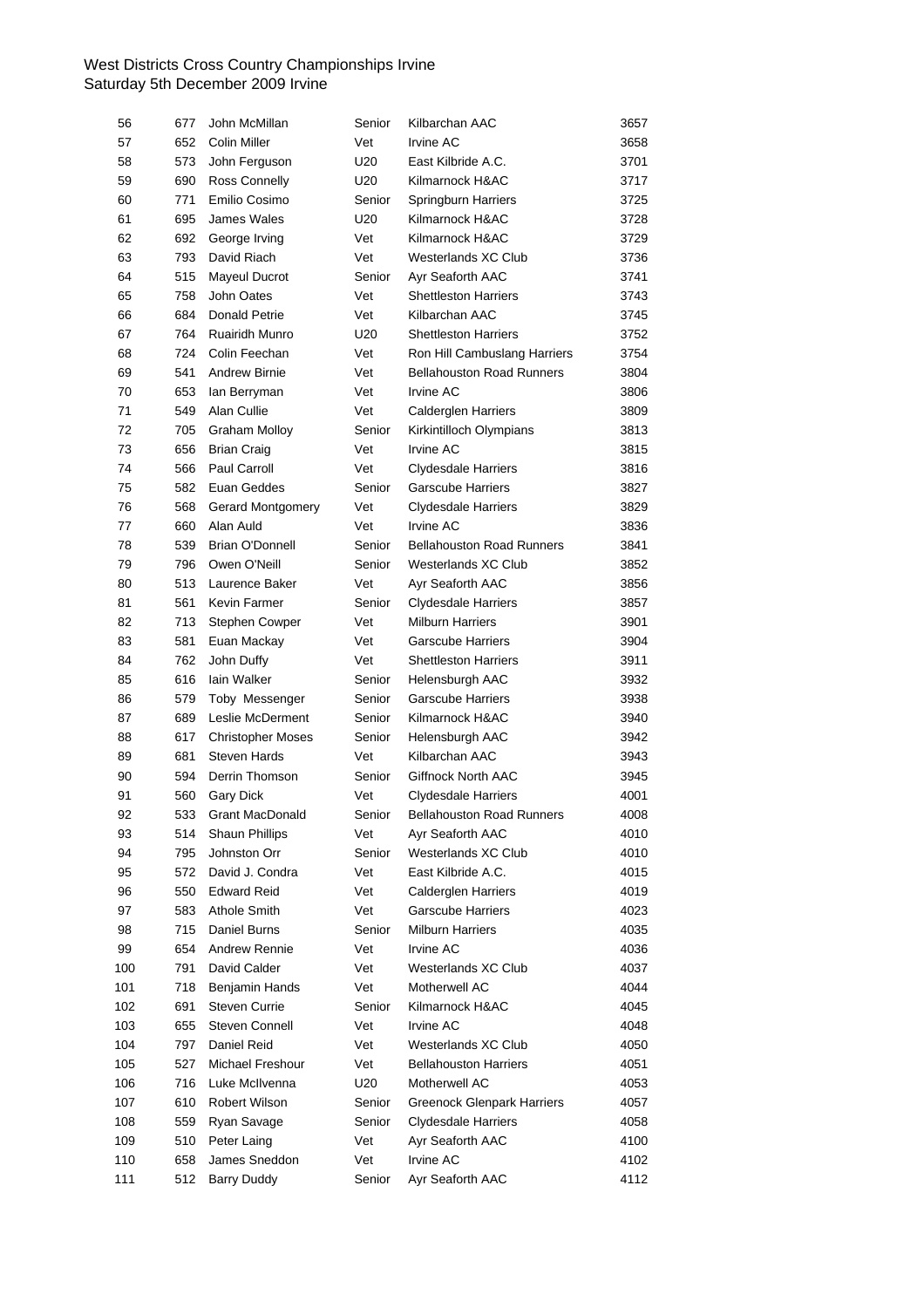| 112 | 782 | Tom Ord                 | Vet    | VP-Glasgow AC                    | 4119 |
|-----|-----|-------------------------|--------|----------------------------------|------|
| 113 | 618 | Stephen Bell            | Vet    | Helensburgh AAC                  | 4129 |
| 114 | 729 | John McPake             | Senior | Ron Hill Cambuslang Harriers     | 4139 |
| 115 | 688 | <b>William Duffy</b>    | Vet    | Kilmarnock H&AC                  | 4142 |
| 116 | 766 | Ross McEachern          | Vet    | Springburn Harriers              | 4149 |
| 117 | 629 | <b>Robert Gray</b>      | Senior | Inverclyde AC                    | 4153 |
| 118 | 700 | <b>Edward McLoone</b>   | Senior | Kirkintilloch Olympians          | 4156 |
| 119 | 638 | <b>Robert Shaw</b>      | Vet    | Inverclyde AC                    | 4158 |
| 120 | 558 | David Brown             | U20    | Clydesdale Harriers              | 4203 |
| 121 | 657 | James White             | Vet    | Irvine AC                        | 4210 |
| 122 | 665 | iohn connell            | Vet    | Irvine AC                        | 4217 |
| 123 | 553 | lan Rae                 | Vet    | <b>Calderglen Harriers</b>       | 4221 |
| 124 | 787 | Duncan Thomson          | Senior | VP-Glasgow AC                    | 4230 |
| 125 | 619 | Gordon Howat            | Senior | Helensburgh AAC                  | 4238 |
| 126 | 687 | Alan Brydon             | Senior | Kilmarnock H&AC                  | 4246 |
| 127 | 620 | Kennth White            | Vet    | Helensburgh AAC                  | 4247 |
| 128 | 777 | <b>Robert Miller</b>    | Vet    | <b>Troon Tortoises AC</b>        | 4248 |
| 129 | 798 | John Quinn              | Vet    | Westerlands XC Club              | 4249 |
| 130 | 723 | David Fairweather       | Vet    | Ron Hill Cambuslang Harriers     | 4252 |
| 131 | 696 | <b>Richard Skillen</b>  | Senior | Kilmarnock H&AC                  | 4300 |
| 132 | 518 | Jonathan Dunn           | U20    | Ayr Seaforth AAC                 | 4302 |
| 133 | 511 | John Hayes              | Senior | Ayr Seaforth AAC                 | 4320 |
| 134 | 678 | Donald Kennedy          | Senior | Kilbarchan AAC                   | 4324 |
| 135 | 536 | <b>Stuart Mathieson</b> | Senior | <b>Bellahouston Road Runners</b> | 4327 |
| 136 | 661 | John Moore              | Vet    | Irvine AC                        | 4328 |
| 137 | 659 | Alastair MacFarlane     | Vet    | Irvine AC                        | 4340 |
| 138 | 530 | John Hagemeister        | Senior | <b>Bellahouston Harriers</b>     | 4346 |
| 139 | 634 | Thomas Jamieson         | Senior | Inverclyde AC                    | 4347 |
| 140 | 552 | Jim Holmes              | Vet    | <b>Calderglen Harriers</b>       | 4352 |
| 141 | 676 | Andrew Clugston         | Senior | Kilbarchan AAC                   | 4355 |
| 142 | 551 | David Herbertson        | Senior | <b>Calderglen Harriers</b>       | 4404 |
| 143 | 776 | lan McNee               | Vet    | <b>Troon Tortoises AC</b>        | 4418 |
| 144 | 596 | Andrew Mcnaught         | Vet    | Girvan AAC                       | 4429 |
| 145 | 635 | John Smillie            | Vet    | Inverclyde AC                    | 4436 |
| 146 | 586 | <b>Andrew Griffiths</b> | Vet    | <b>Garscube Harriers</b>         | 4437 |
| 147 | 704 | James McQuade           | Vet    | Kirkintilloch Olympians          | 4456 |
| 148 |     | 631 Cameron Spence      | Vet    | Inverclyde AC                    | 4459 |
| 149 | 591 | James O'Hagan           | Senior | Giffnock North AAC               | 4520 |
| 150 | 694 | David Mitchell          | Vet    | Kilmarnock H&AC                  | 4537 |
| 151 | 774 | George McGregor         | Vet    | <b>Troon Tortoises AC</b>        | 4540 |
| 152 | 588 | Tony Hall               | Vet    | <b>Garscube Harriers</b>         | 4542 |
| 153 | 769 | Alan Cairns             | Vet    | Springburn Harriers              | 4559 |
| 154 | 524 | lain Burke              | Vet    | <b>Bellahouston Harriers</b>     | 4614 |
| 155 | 516 | Brian Dunn              | Vet    | Ayr Seaforth AAC                 | 4633 |
| 156 | 592 | <b>Gerard McNamee</b>   | Vet    | Giffnock North AAC               | 4644 |
| 157 | 717 | William Martin          | Vet    | Motherwell AC                    | 4651 |
| 158 | 622 | Alistair Wylie          | Vet    | Helensburgh AAC                  | 4707 |
| 159 | 593 | David Logan             | Vet    | Giffnock North AAC               | 4722 |
| 160 | 540 | Norman Boyle            | Vet    | <b>Bellahouston Road Runners</b> | 4740 |
| 161 | 711 | Jim Rowley              | Vet    | Law & District AAC               | 4745 |
| 162 | 662 | Michael Flinn           | Vet    | Irvine AC                        | 4753 |
| 163 | 775 | Alex Drain              | Vet    | <b>Troon Tortoises AC</b>        | 4814 |
| 164 | 554 | David Wardrope          | Senior | <b>Calderglen Harriers</b>       | 4820 |
| 165 | 589 | David Geddes            | Vet    | <b>Garscube Harriers</b>         | 4854 |
| 166 | 522 | lain Fraser             | Vet    | <b>Beith Harriers</b>            | 4859 |
| 167 | 587 | Stephen Cullen          | Vet    | Garscube Harriers                | 4932 |
|     |     |                         |        |                                  |      |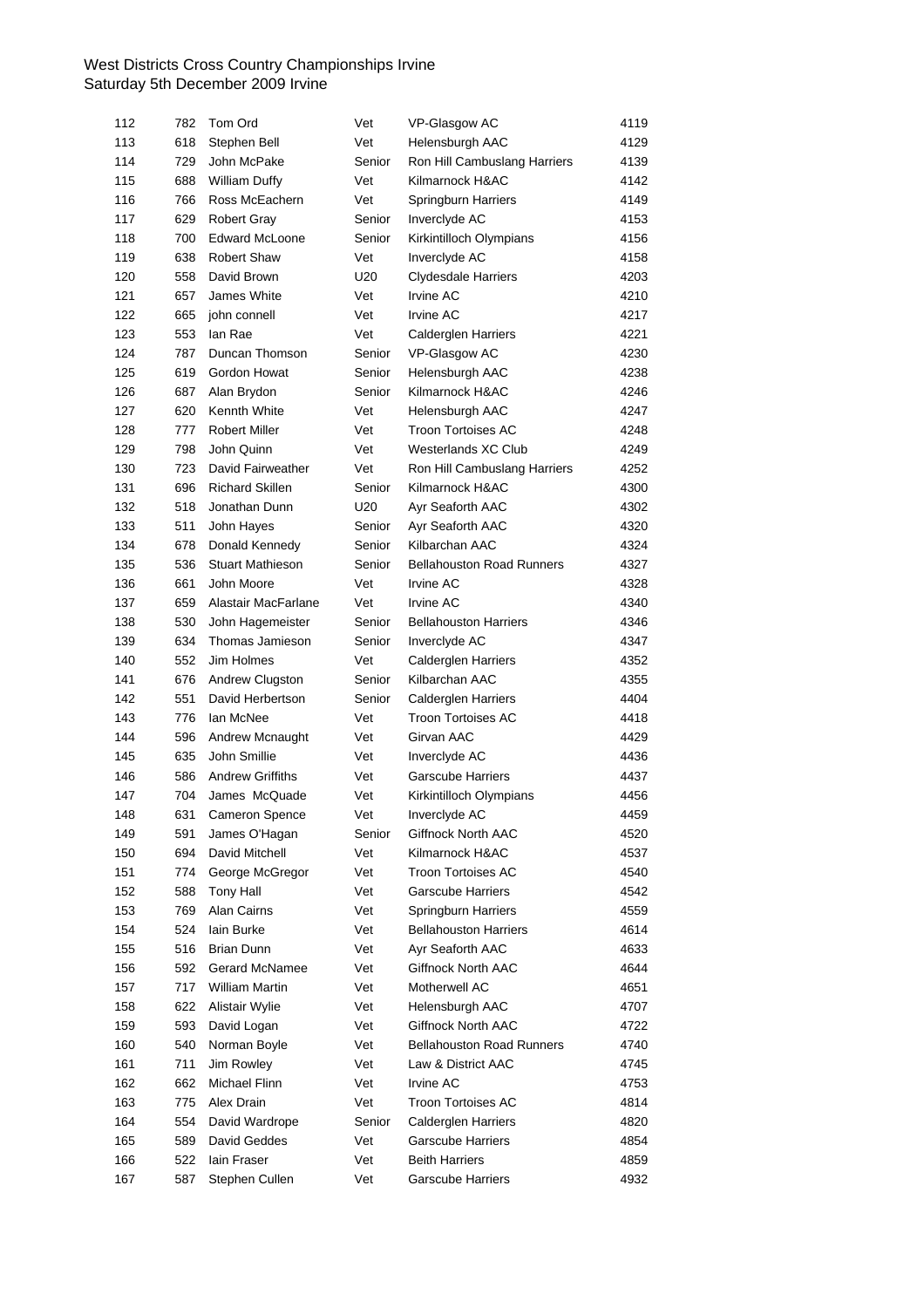| 168 | 663     | Robert Nicol          | Vet | Irvine AC                  | 4935 |
|-----|---------|-----------------------|-----|----------------------------|------|
| 169 | 595     | Jack Maxwell          | Vet | Girvan AAC                 | 4955 |
| 170 | 794     | Graeme Orr            | Vet | Westerlands XC Club        | 4958 |
| 171 | 709     | Patrick Kelly         | Vet | Law & District AAC         | 4959 |
| 172 | 630     | Tom Tracey            | Vet | Inverclyde AC              | 5052 |
| 173 | 564     | Peter Rudzinski       | Vet | <b>Clydesdale Harriers</b> | 5109 |
| 174 | 682     | Robert Connell        | Vet | Kilbarchan AAC             | 5125 |
| 175 | 548     | <b>Charles Steven</b> | Vet | Calderglen Harriers        | 5126 |
| 176 | 624     | Andrew Stafford       | Vet | Helensburgh AAC            | 5150 |
| 177 | 778     | Henry G Dobbie        | Vet | Troon Tortoises AC         | 5229 |
| 178 | 547     | <b>Russell Couper</b> | Vet | Calderglen Harriers        | 5654 |
| 179 | 683     | <b>Brian Graham</b>   | Vet | Kilbarchan AAC             | 5746 |
| 180 | 664     | Ian McManus           | Vet | Irvine AC                  | 5807 |
| 181 | 710     | William Drysdale      | Vet | Law & District AAC         | 6705 |
| 182 | $\cdot$ |                       |     |                            |      |
| 183 |         |                       |     |                            |      |
| 184 |         |                       |     |                            |      |
| 185 |         |                       |     |                            |      |
| 186 |         |                       |     |                            |      |
| 187 |         |                       |     |                            |      |
| 188 |         |                       |     |                            |      |
| 189 |         |                       |     |                            |      |
| 190 |         |                       |     |                            |      |
| 191 |         |                       |     |                            |      |
| 192 |         |                       |     |                            |      |
| 193 |         |                       |     |                            |      |
| 194 |         |                       |     |                            |      |
| 195 |         |                       |     |                            |      |
| 196 |         |                       |     |                            |      |
| 197 |         |                       |     |                            |      |
| 198 |         |                       |     |                            |      |
| 199 |         |                       |     |                            |      |
| 200 |         |                       |     |                            |      |
| 201 |         |                       |     |                            |      |
| 202 |         |                       |     |                            |      |
| 203 |         |                       |     |                            |      |
| 204 |         |                       |     |                            |      |
| 205 |         |                       |     |                            |      |
| 206 |         |                       |     |                            |      |
| 207 |         |                       |     |                            |      |
| 208 |         |                       |     |                            |      |
| 209 |         |                       |     |                            |      |
| 210 |         |                       |     |                            |      |
| 211 |         |                       |     |                            |      |
| 212 |         |                       |     |                            |      |
| 213 |         |                       |     |                            |      |
| 214 |         |                       |     |                            |      |
| 215 |         |                       |     |                            |      |
| 216 |         |                       |     |                            |      |
| 217 |         |                       |     |                            |      |
| 218 |         |                       |     |                            |      |
| 219 |         |                       |     |                            |      |
| 220 |         |                       |     |                            |      |
| 221 |         |                       |     |                            |      |
| 222 |         |                       |     |                            |      |
| 223 |         |                       |     |                            |      |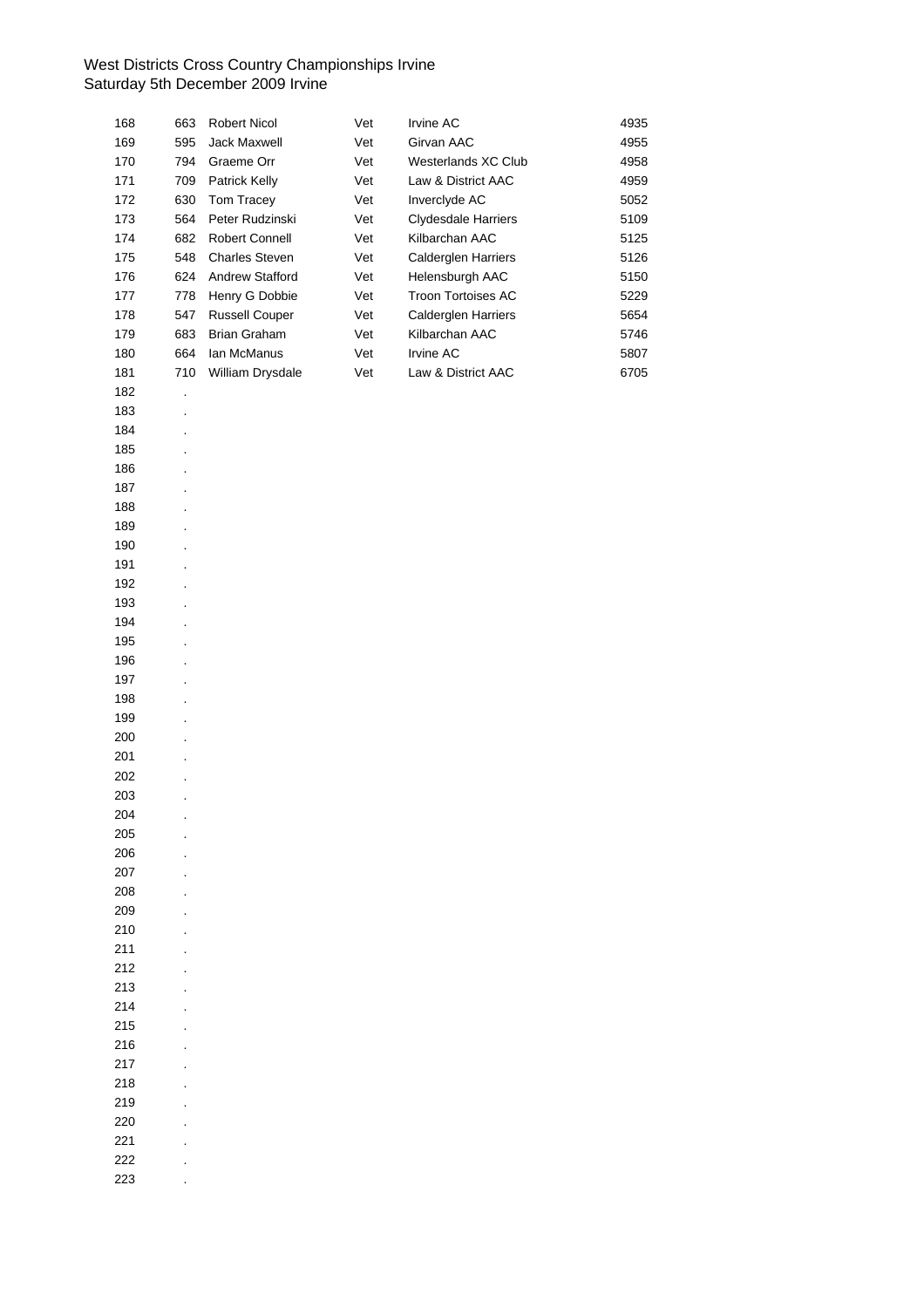| <b>Club</b><br><b>Name</b><br><b>Shettleston Harriers</b><br>Tsegai Tewelde<br>Tewoldeberhan Mengisteab<br>Tsegezab Woldemichael<br><b>Lachlan Oates</b><br>Thomas Fay<br>Michael Deason<br><b>Shettleston Harriers Total</b><br>Daniel Mulhare<br>Inverclyde AC<br>Christopher MacKay<br>Craig Ruddy<br><b>Mark Pollard</b><br>Sean Gaffney<br><b>Andrew Campbell</b><br>Inverclyde AC Total<br>Ron Hill Cambuslang Harrier Robert Gilroy<br>John MacNamara<br>Kerry Liam Wilson<br><b>Stuart Gibson</b><br><b>Andrew Coulter</b><br>Gordon Robertson<br>Ron Hill Cambuslang Harriers Total<br>Kilbarchan AAC<br><b>Derek Hawkins</b><br><b>Robert Quinn</b><br>Stephen Fleming<br>James Snodgrass<br><b>Scott Hawkins</b><br>John McMillan<br>Kilbarchan AAC Total<br>Bellahouston Road Runners Kenny Richmond<br><b>Matthew Williamson</b><br>Peter Devenport<br>Liam Conway<br>Mark Johnston | Sum of Pos |  |       |
|--------------------------------------------------------------------------------------------------------------------------------------------------------------------------------------------------------------------------------------------------------------------------------------------------------------------------------------------------------------------------------------------------------------------------------------------------------------------------------------------------------------------------------------------------------------------------------------------------------------------------------------------------------------------------------------------------------------------------------------------------------------------------------------------------------------------------------------------------------------------------------------------------|------------|--|-------|
|                                                                                                                                                                                                                                                                                                                                                                                                                                                                                                                                                                                                                                                                                                                                                                                                                                                                                                  |            |  | Total |
|                                                                                                                                                                                                                                                                                                                                                                                                                                                                                                                                                                                                                                                                                                                                                                                                                                                                                                  |            |  | 1     |
|                                                                                                                                                                                                                                                                                                                                                                                                                                                                                                                                                                                                                                                                                                                                                                                                                                                                                                  |            |  | 2     |
|                                                                                                                                                                                                                                                                                                                                                                                                                                                                                                                                                                                                                                                                                                                                                                                                                                                                                                  |            |  | 5     |
|                                                                                                                                                                                                                                                                                                                                                                                                                                                                                                                                                                                                                                                                                                                                                                                                                                                                                                  |            |  | 9     |
|                                                                                                                                                                                                                                                                                                                                                                                                                                                                                                                                                                                                                                                                                                                                                                                                                                                                                                  |            |  | 13    |
|                                                                                                                                                                                                                                                                                                                                                                                                                                                                                                                                                                                                                                                                                                                                                                                                                                                                                                  |            |  | 14    |
|                                                                                                                                                                                                                                                                                                                                                                                                                                                                                                                                                                                                                                                                                                                                                                                                                                                                                                  |            |  | 44    |
|                                                                                                                                                                                                                                                                                                                                                                                                                                                                                                                                                                                                                                                                                                                                                                                                                                                                                                  |            |  |       |
|                                                                                                                                                                                                                                                                                                                                                                                                                                                                                                                                                                                                                                                                                                                                                                                                                                                                                                  |            |  | 4     |
|                                                                                                                                                                                                                                                                                                                                                                                                                                                                                                                                                                                                                                                                                                                                                                                                                                                                                                  |            |  | 6     |
|                                                                                                                                                                                                                                                                                                                                                                                                                                                                                                                                                                                                                                                                                                                                                                                                                                                                                                  |            |  | 7     |
|                                                                                                                                                                                                                                                                                                                                                                                                                                                                                                                                                                                                                                                                                                                                                                                                                                                                                                  |            |  | 8     |
|                                                                                                                                                                                                                                                                                                                                                                                                                                                                                                                                                                                                                                                                                                                                                                                                                                                                                                  |            |  | 39    |
|                                                                                                                                                                                                                                                                                                                                                                                                                                                                                                                                                                                                                                                                                                                                                                                                                                                                                                  |            |  | 41    |
|                                                                                                                                                                                                                                                                                                                                                                                                                                                                                                                                                                                                                                                                                                                                                                                                                                                                                                  |            |  | 105   |
|                                                                                                                                                                                                                                                                                                                                                                                                                                                                                                                                                                                                                                                                                                                                                                                                                                                                                                  |            |  |       |
|                                                                                                                                                                                                                                                                                                                                                                                                                                                                                                                                                                                                                                                                                                                                                                                                                                                                                                  |            |  | 11    |
|                                                                                                                                                                                                                                                                                                                                                                                                                                                                                                                                                                                                                                                                                                                                                                                                                                                                                                  |            |  | 15    |
|                                                                                                                                                                                                                                                                                                                                                                                                                                                                                                                                                                                                                                                                                                                                                                                                                                                                                                  |            |  | 16    |
|                                                                                                                                                                                                                                                                                                                                                                                                                                                                                                                                                                                                                                                                                                                                                                                                                                                                                                  |            |  | 21    |
|                                                                                                                                                                                                                                                                                                                                                                                                                                                                                                                                                                                                                                                                                                                                                                                                                                                                                                  |            |  | 25    |
|                                                                                                                                                                                                                                                                                                                                                                                                                                                                                                                                                                                                                                                                                                                                                                                                                                                                                                  |            |  | 45    |
|                                                                                                                                                                                                                                                                                                                                                                                                                                                                                                                                                                                                                                                                                                                                                                                                                                                                                                  |            |  | 133   |
|                                                                                                                                                                                                                                                                                                                                                                                                                                                                                                                                                                                                                                                                                                                                                                                                                                                                                                  |            |  |       |
|                                                                                                                                                                                                                                                                                                                                                                                                                                                                                                                                                                                                                                                                                                                                                                                                                                                                                                  |            |  |       |
|                                                                                                                                                                                                                                                                                                                                                                                                                                                                                                                                                                                                                                                                                                                                                                                                                                                                                                  |            |  | 3     |
|                                                                                                                                                                                                                                                                                                                                                                                                                                                                                                                                                                                                                                                                                                                                                                                                                                                                                                  |            |  | 10    |
|                                                                                                                                                                                                                                                                                                                                                                                                                                                                                                                                                                                                                                                                                                                                                                                                                                                                                                  |            |  | 31    |
|                                                                                                                                                                                                                                                                                                                                                                                                                                                                                                                                                                                                                                                                                                                                                                                                                                                                                                  |            |  | 35    |
|                                                                                                                                                                                                                                                                                                                                                                                                                                                                                                                                                                                                                                                                                                                                                                                                                                                                                                  |            |  | 36    |
|                                                                                                                                                                                                                                                                                                                                                                                                                                                                                                                                                                                                                                                                                                                                                                                                                                                                                                  |            |  | 56    |
|                                                                                                                                                                                                                                                                                                                                                                                                                                                                                                                                                                                                                                                                                                                                                                                                                                                                                                  |            |  | 171   |
|                                                                                                                                                                                                                                                                                                                                                                                                                                                                                                                                                                                                                                                                                                                                                                                                                                                                                                  |            |  |       |
|                                                                                                                                                                                                                                                                                                                                                                                                                                                                                                                                                                                                                                                                                                                                                                                                                                                                                                  |            |  | 17    |
|                                                                                                                                                                                                                                                                                                                                                                                                                                                                                                                                                                                                                                                                                                                                                                                                                                                                                                  |            |  | 19    |
|                                                                                                                                                                                                                                                                                                                                                                                                                                                                                                                                                                                                                                                                                                                                                                                                                                                                                                  |            |  | 20    |
|                                                                                                                                                                                                                                                                                                                                                                                                                                                                                                                                                                                                                                                                                                                                                                                                                                                                                                  |            |  | 33    |
|                                                                                                                                                                                                                                                                                                                                                                                                                                                                                                                                                                                                                                                                                                                                                                                                                                                                                                  |            |  | 34    |
| Craig Ross                                                                                                                                                                                                                                                                                                                                                                                                                                                                                                                                                                                                                                                                                                                                                                                                                                                                                       |            |  | 50    |
| <b>Bellahouston Road Runners Total</b>                                                                                                                                                                                                                                                                                                                                                                                                                                                                                                                                                                                                                                                                                                                                                                                                                                                           |            |  | 173   |
|                                                                                                                                                                                                                                                                                                                                                                                                                                                                                                                                                                                                                                                                                                                                                                                                                                                                                                  |            |  |       |
| <b>Irvine AC</b><br>David Millar                                                                                                                                                                                                                                                                                                                                                                                                                                                                                                                                                                                                                                                                                                                                                                                                                                                                 |            |  | 12    |
| <b>Patrick Cullinane</b>                                                                                                                                                                                                                                                                                                                                                                                                                                                                                                                                                                                                                                                                                                                                                                                                                                                                         |            |  | 23    |
| Alex Allardyce                                                                                                                                                                                                                                                                                                                                                                                                                                                                                                                                                                                                                                                                                                                                                                                                                                                                                   |            |  | 24    |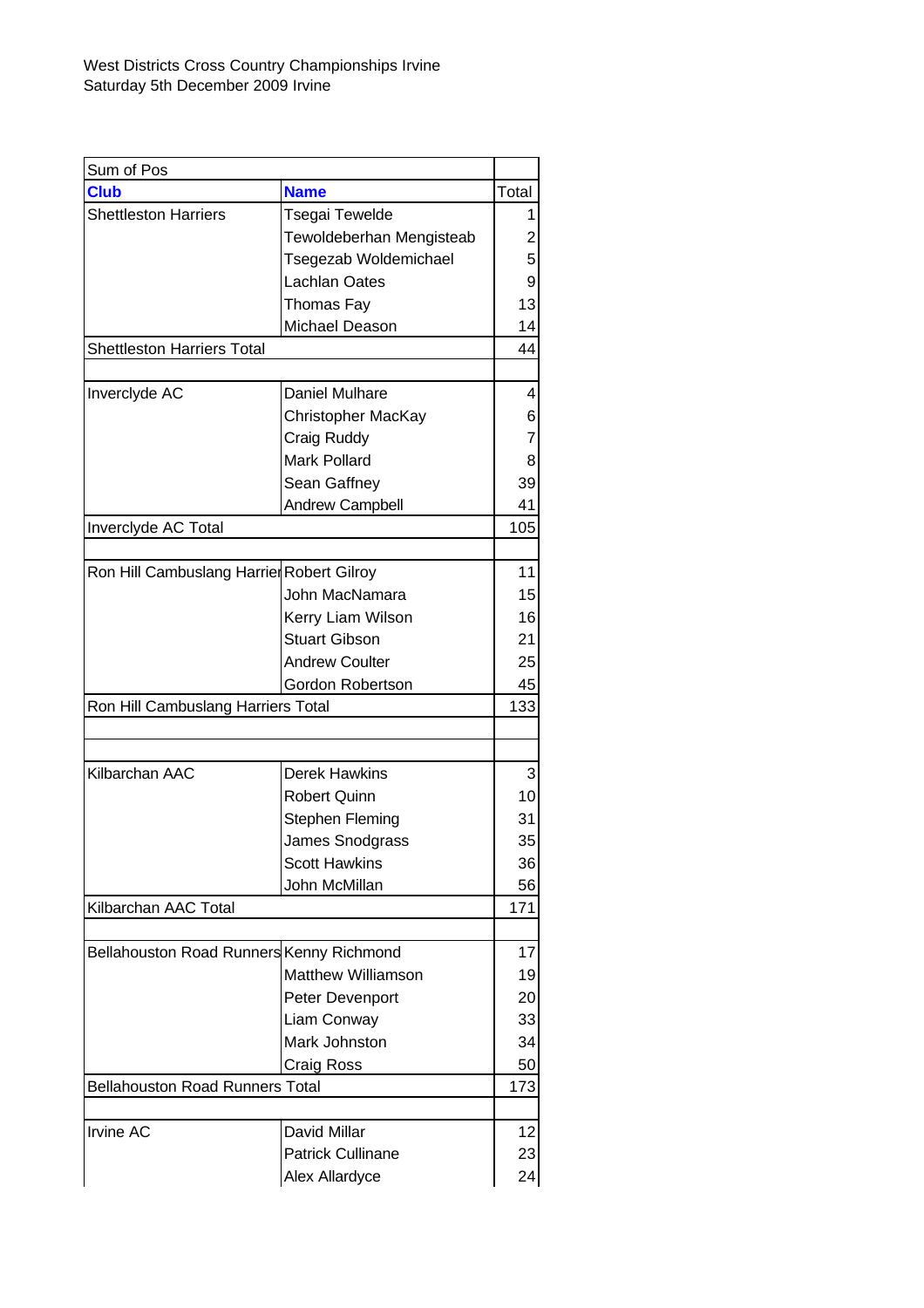| <b>Irvine AC</b>                 | Jamie Findlay            | 27  |
|----------------------------------|--------------------------|-----|
|                                  | William Richardson       | 42  |
|                                  | <b>Colin Miller</b>      | 57  |
| Irvine AC Total                  |                          |     |
|                                  |                          |     |
| Kilmarnock H&AC                  | <b>Cameron Wilson</b>    | 40  |
|                                  | <b>Scott Martin</b>      | 47  |
|                                  | Ross Connelly            | 59  |
|                                  | <b>James Wales</b>       | 61  |
|                                  | George Irving            | 62  |
|                                  | Leslie McDerment         | 87  |
| Kilmarnock H&AC Total            |                          | 356 |
|                                  |                          |     |
| <b>Clydesdale Harriers</b>       | <b>Michael Diver</b>     | 49  |
|                                  | Paul Carroll             | 74  |
|                                  | <b>Gerard Montgomery</b> | 76  |
|                                  | Kevin Farmer             | 81  |
|                                  | <b>Gary Dick</b>         | 91  |
|                                  | Ryan Savage              | 108 |
| <b>Clydesdale Harriers Total</b> |                          |     |
|                                  |                          |     |
| <b>Garscube Harriers</b>         | Marco Consani            | 55  |
|                                  | Euan Geddes              | 75  |
|                                  | Euan Mackay              | 83  |
|                                  | Toby Messenger           | 86  |
|                                  | <b>Athole Smith</b>      | 97  |
|                                  | <b>Andrew Griffiths</b>  | 146 |
| <b>Garscube Harriers Total</b>   |                          | 542 |
| <b>Westerlands XC Club</b>       | David Riach              | 63  |
|                                  | Owen O'Neill             | 79  |
|                                  | Johnston Orr             | 94  |
|                                  | David Calder             | 100 |
|                                  | <b>Daniel Reid</b>       | 104 |
|                                  | John Quinn               | 129 |
| Westerlands XC Club Total        |                          | 569 |
|                                  |                          |     |
| Helensburgh AAC                  | Paul Thompson            | 48  |
|                                  | lain Walker              | 85  |
|                                  | <b>Christopher Moses</b> | 88  |
|                                  | Stephen Bell             | 113 |
|                                  | Gordon Howat             | 125 |
|                                  | Kennth White             | 127 |
| Helensburgh AAC Total            |                          | 586 |
|                                  |                          |     |
| Ayr Seaforth AAC                 | <b>Mayeul Ducrot</b>     | 64  |
|                                  | Laurence Baker           | 80  |
|                                  | <b>Shaun Phillips</b>    | 93  |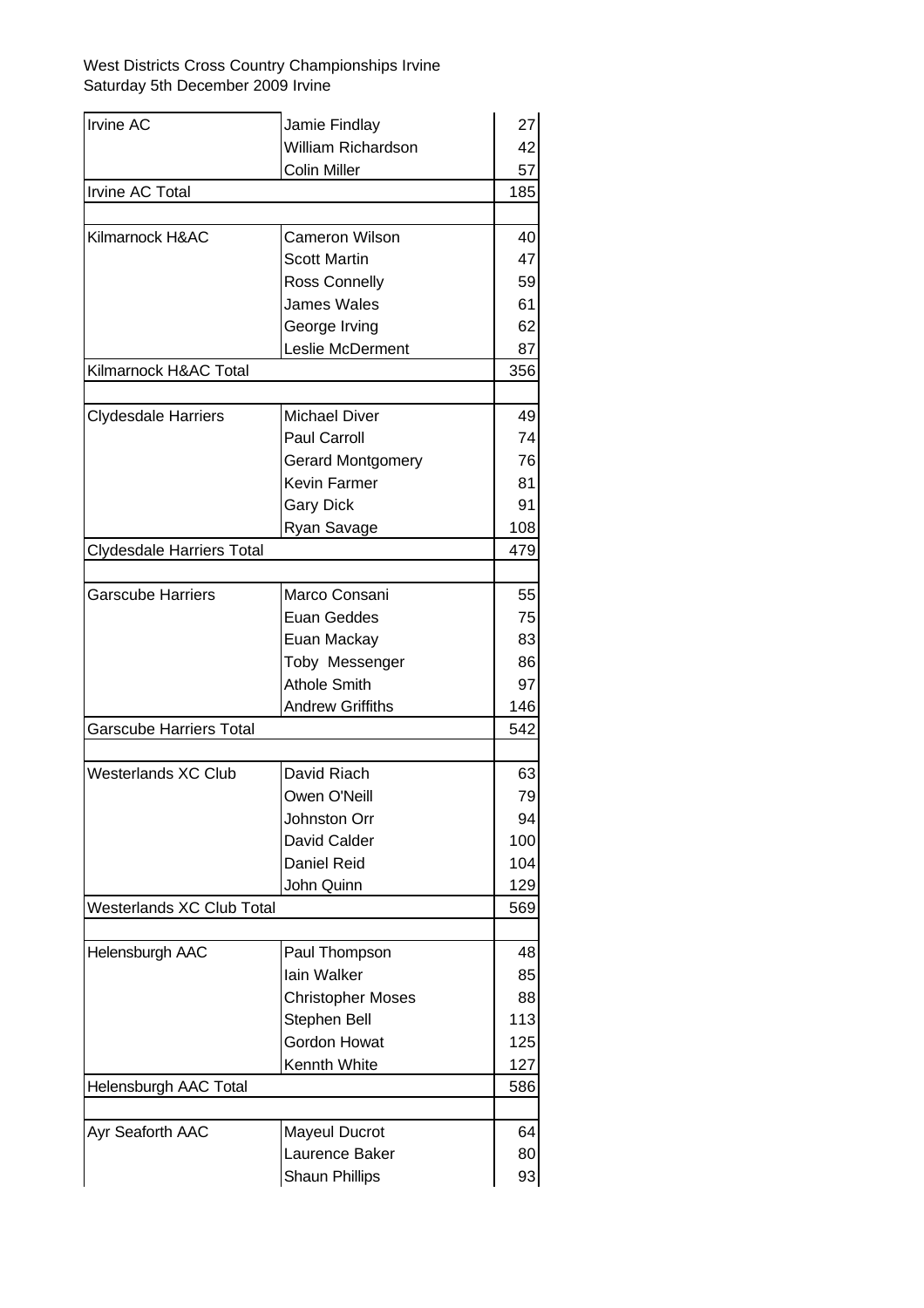| Ayr Seaforth AAC                 | Peter Laing        | 109  |
|----------------------------------|--------------------|------|
|                                  | <b>Barry Duddy</b> | 111  |
|                                  | Jonathan Dunn      | 132  |
| Ayr Seaforth AAC Total           |                    |      |
|                                  |                    |      |
| <b>Calderglen Harriers</b>       | Alan Cullie        | 71   |
|                                  | <b>Edward Reid</b> | 96   |
|                                  | lan Rae            | 123  |
|                                  | Jim Holmes         | 140  |
|                                  | David Herbertson   | 142  |
|                                  | David Wardrope     | 164  |
| <b>Calderglen Harriers Total</b> |                    | 736  |
|                                  |                    |      |
| <b>Grand Total</b>               |                    | 8762 |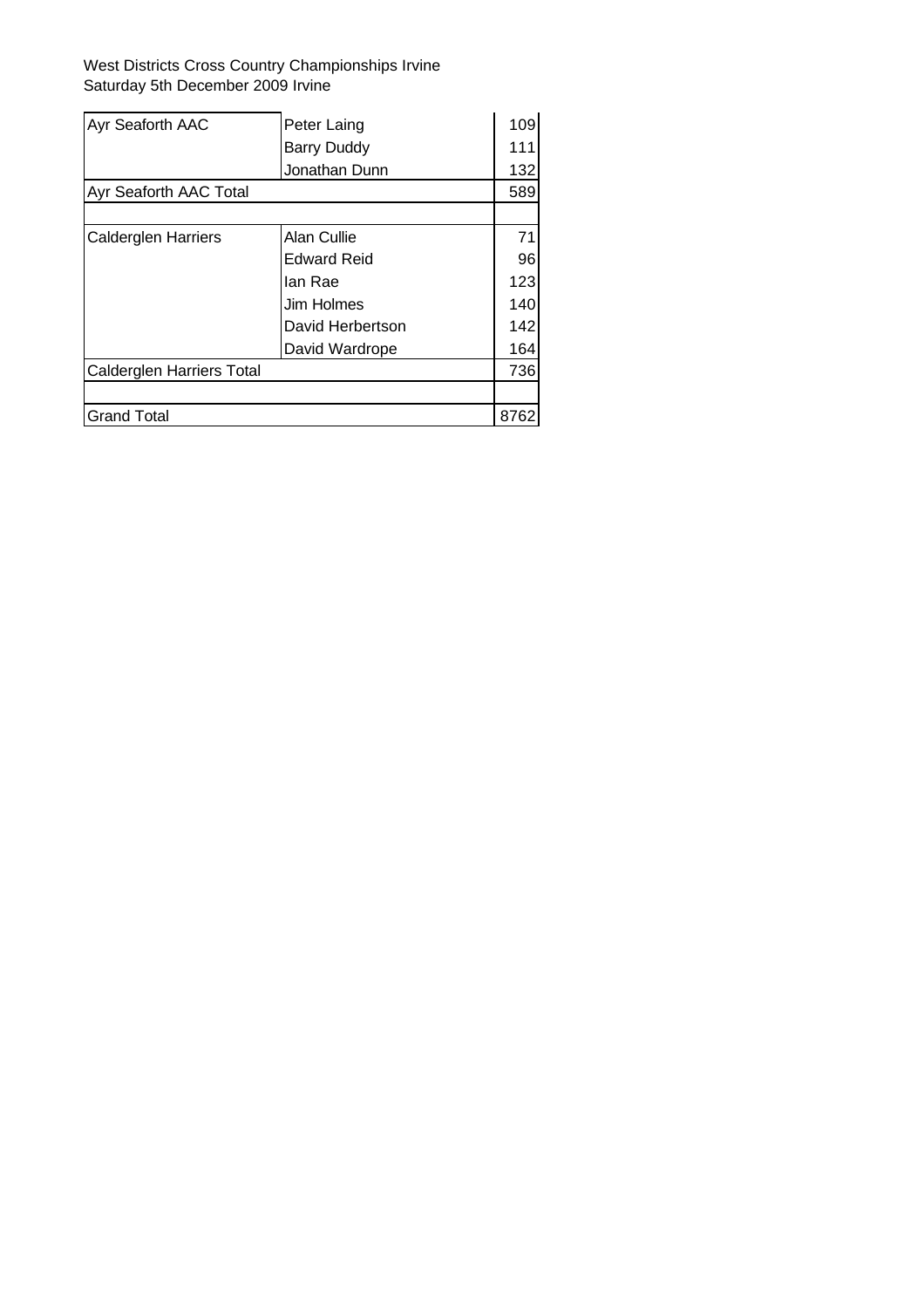| Sum of Pos                             |     |                        |       |
|----------------------------------------|-----|------------------------|-------|
| <b>Club</b>                            | Cat | <b>Name</b>            | Total |
| Kilbarchan AAC                         | Vet | <b>Robert Quinn</b>    | 10    |
|                                        |     | James Snodgrass        | 35    |
|                                        |     | <b>Donald Petrie</b>   | 66    |
| Kilbarchan AAC Total                   |     |                        | 111   |
| <b>Irvine AC</b>                       | Vet | David Millar           | 12    |
|                                        |     | <b>Colin Miller</b>    | 57    |
|                                        |     | lan Berryman           | 70    |
| Irvine AC Total                        |     |                        | 139   |
|                                        |     |                        |       |
| <b>Bellahouston Road Runners Vet</b>   |     | Kenny Richmond         | 17    |
|                                        |     | <b>Gerard Scullion</b> | 54    |
|                                        |     | <b>Andrew Birnie</b>   | 69    |
| <b>Bellahouston Road Runners Total</b> |     |                        | 140   |
|                                        |     |                        |       |
| <b>Shettleston Harriers</b>            | Vet | lan Johnston           | 29    |
|                                        |     | <b>Denis Williams</b>  | 51    |
|                                        |     |                        |       |
|                                        |     | John Oates             | 65    |
| <b>Shettleston Harriers Total</b>      |     |                        | 145   |
| <b>Clydesdale Harriers</b>             | Vet | <b>Michael Diver</b>   | 49    |
|                                        |     | Paul Carroll           | 74    |
|                                        |     | Gerard Montgomery      | 76    |
| Clydesdale Harriers Total              |     |                        | 199   |
|                                        |     |                        |       |
| Kilmarnock H&AC                        | Vet | <b>Scott Martin</b>    | 47    |
|                                        |     | George Irving          | 62    |
|                                        |     | William Duffy          | 115   |
| Kilmarnock H&AC Total                  |     |                        | 224   |
|                                        |     |                        |       |
| Westerlands XC Club                    | Vet | David Riach            | 63    |
|                                        |     | David Calder           | 100   |
|                                        |     | Daniel Reid            | 104   |
| <b>Westerlands XC Club Total</b>       |     |                        | 267   |
|                                        |     |                        |       |
| Ayr Seaforth AAC                       | Vet | Laurence Baker         | 80    |
|                                        |     | <b>Shaun Phillips</b>  | 93    |
|                                        |     | Peter Laing            | 109   |
| Ayr Seaforth AAC Total                 |     |                        | 282   |
|                                        |     |                        |       |
| Helensburgh AAC                        | Vet | Paul Thompson          | 48    |
|                                        |     | Stephen Bell           | 113   |
|                                        |     | Kennth White           |       |
|                                        |     |                        | 127   |
| Helensburgh AAC Total                  |     |                        | 288   |
|                                        |     |                        |       |
| <b>Calderglen Harriers</b>             | Vet | Alan Cullie            | 71    |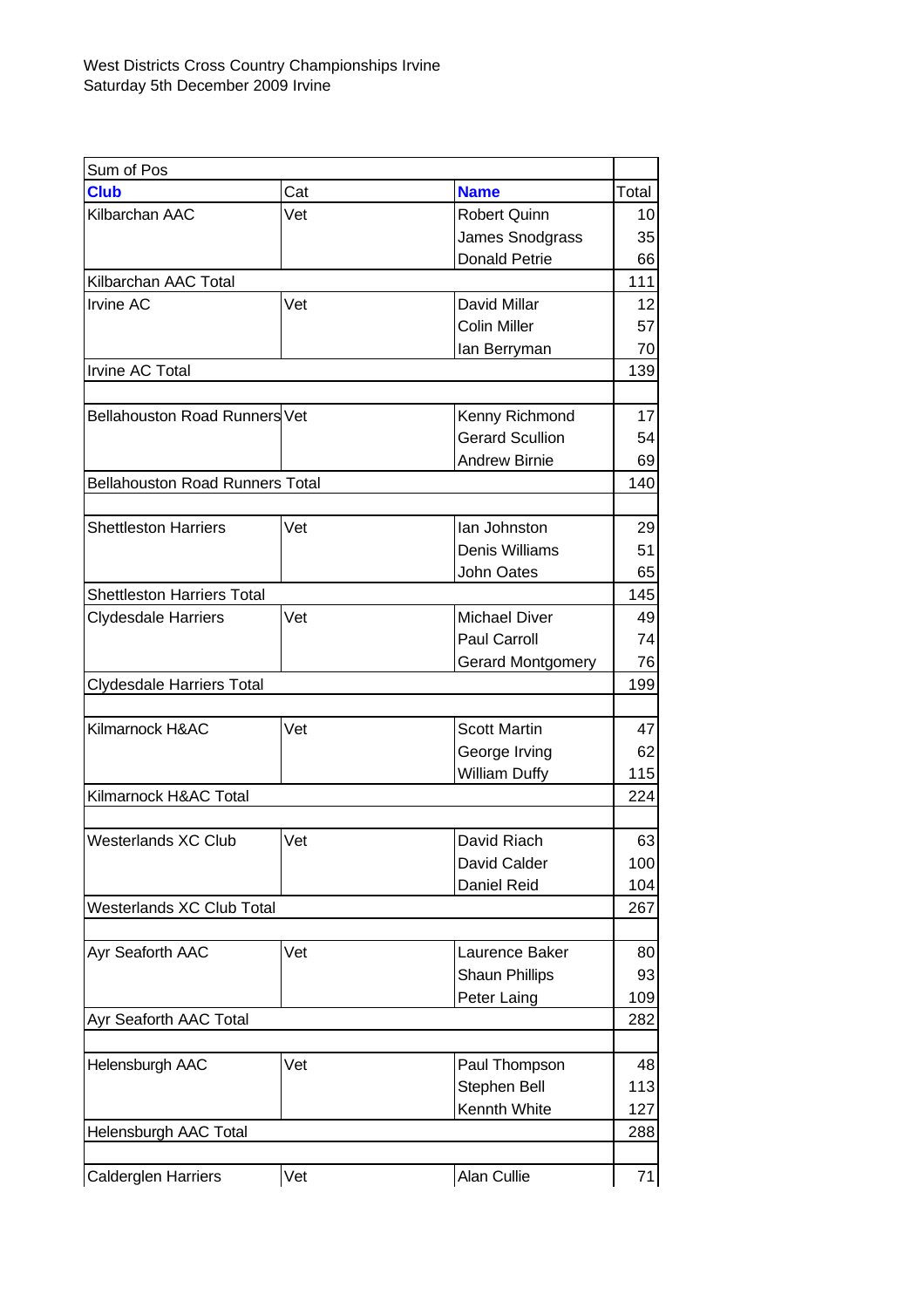| <b>Calderglen Harriers</b>      | Vet | <b>Edward Reid</b>      | 96  |
|---------------------------------|-----|-------------------------|-----|
|                                 |     | lan Rae                 | 123 |
| Calderglen Harriers Total       |     |                         | 290 |
|                                 |     |                         |     |
| Garscube Harriers               | Vet | Euan Mackay             | 83  |
|                                 |     | <b>Athole Smith</b>     | 97  |
|                                 |     | <b>Andrew Griffiths</b> | 146 |
| Garscube Harriers Total         |     |                         | 326 |
|                                 |     |                         |     |
| Inverclyde AC                   | Vet | <b>Robert Shaw</b>      | 119 |
|                                 |     | John Smillie            | 145 |
|                                 |     | <b>Cameron Spence</b>   | 148 |
| Inverclyde AC Total             |     |                         | 412 |
|                                 |     |                         |     |
| Troon Tortoises AC              | Vet | <b>Robert Miller</b>    | 128 |
|                                 |     | lan McNee               | 143 |
|                                 |     | George McGregor         | 151 |
| <b>Troon Tortoises AC Total</b> |     |                         | 422 |